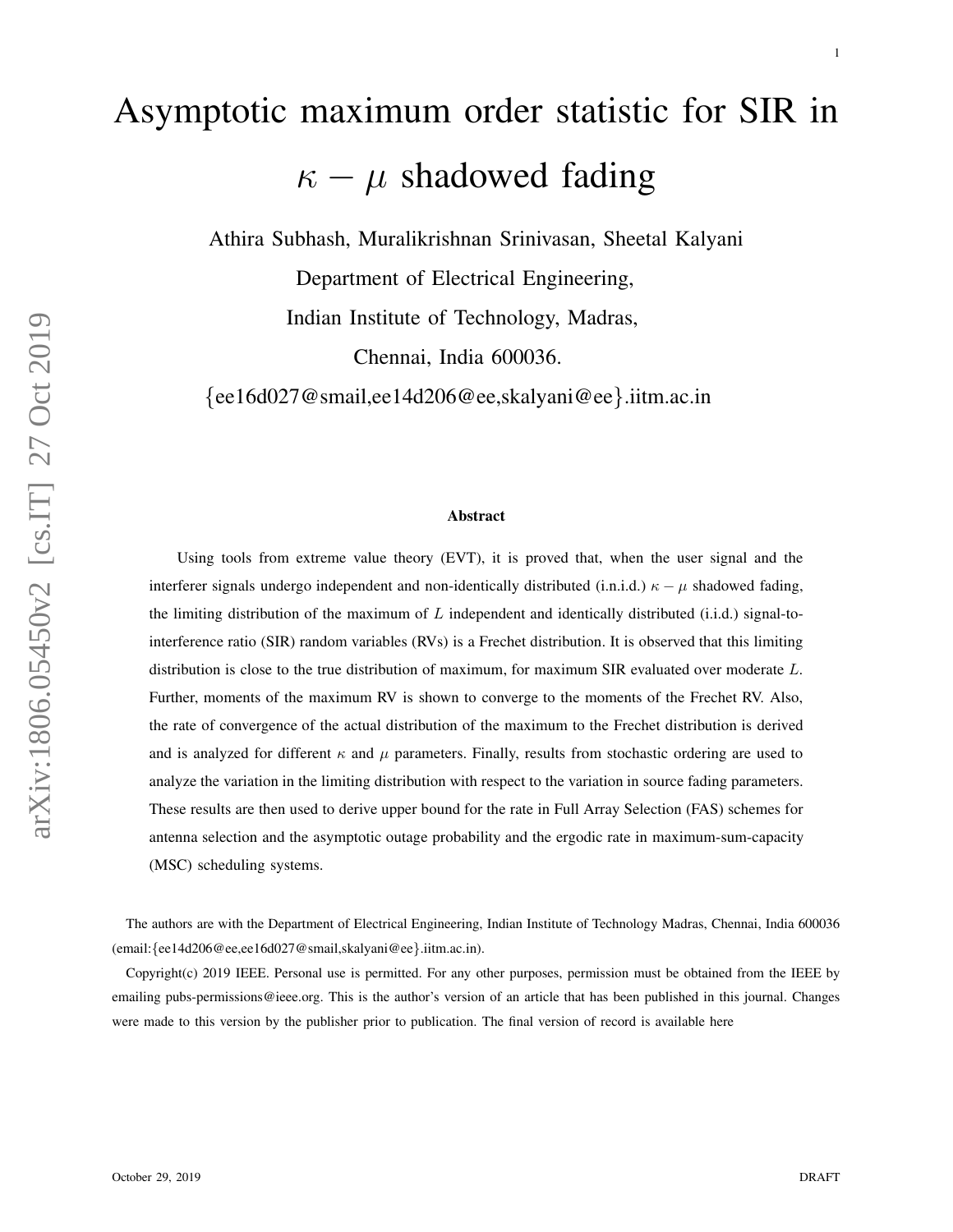#### Index Terms

Selection combining, extreme value theory,  $\kappa - \mu$  shadowed fading, outage probability, rate of convergence

# I. INTRODUCTION

Massive multiple input multiple output (MIMO) system has been widely accepted as a key to meet the increasing demand for wireless throughput in 5G systems [1]. With the deployment of massive MIMO, one can expect transmitters/receivers with hundreds of antennas available for communication simultaneously. Larsson et al. in [2] show that the uplink spectral efficiency and the radiated power efficiency shall increase by 100 times with massive MIMO technology (with 100 antennas) and appropriate signal processing techniques. There are several examples in literature in which massive MIMO scenarios have more than 100 antennas. Works such as [3], [4] present various simulation results for realizing massive MIMO in a practical test-bed. Similarly, [5]–[9] present analysis of different massive MIMO systems with over 100 antennas.

One of the impediments to a dense deployment of cellular networks, especially in MIMO systems is the co-channel interference (CCI), which is caused by sharing of common system resources by multiple users and by frequency reuse among adjacent cells. Therefore, the effect of CCI on the quality of the wireless link has to be studied extensively before cell-planning and employing interference mitigation techniques. A vast amount of attention and research in literature is devoted to the study of signal to interference ratio (SIR). Given the fact that massive MIMO is a promising technology for future cellular scenarios, the evaluation of the maximum SIR statistics over all available antennas will be a useful metric for various performance analysis and other quality of service (QoS) provisioning applications. Very recently, [10] discussed bounds on the rate of full antenna selection (FAS) architecture in a massive MIMO system, using statistics of the maximum SIR in a Rayleigh fading scenario. Similarly, the maximum SIR is an important performance metric in multi-user shared networks, where user scheduling is based on the channel conditions of the users. For example, the authors of [11] derive analytical expressions of the ergodic capacity for max-signal-to-interference-plus-noise-ratio (Max-SINR) scheduling system in a cognitive radio network. Also, using the kth order statistics of the user SIR, [12] analyzes the asymptotic performance of a generalized multi-user diversity scheme of an underlay cognitive radio system in a Nakagami fading channel.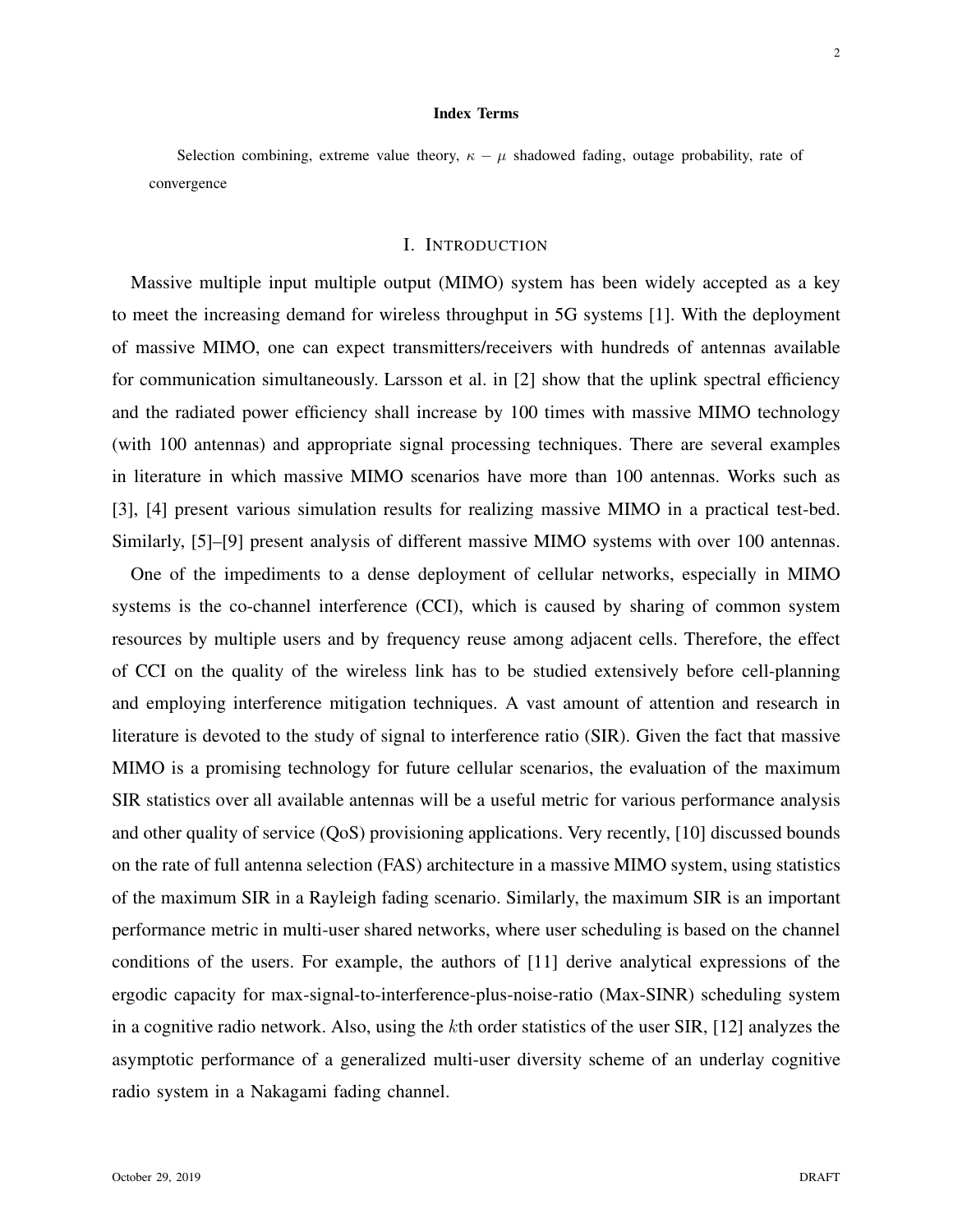The cumulative distribution function (CDF) of the maximum of independent random variables (RVs) is given by the product of CDF of each of the variables. Hence, in the case of L independent and identically distributed (i.i.d.) RV's, the CDF of the maximum is given by the Lth power of the common CDF. In several cases, given that the CDF of a single RV can itself involve complicated functions, the CDF of order statistics like maximum and minimum, even over i.i.d. RVs will be more complicated. Also, providing a meaningful analysis for performance metrics like outage probability, the ergodic rate becomes intractable, if not impossible. In such cases, we can use extreme value theory (EVT) and propose a systematic approach to characterize the asymptotic maximum or minimum SIR in terms of simple probability distribution functions (PDF) or CDFs that are amenable to analysis. For example, works like [13]–[15] study the capacity limits of Rayleigh faded multi-cast channels using EVT, without which the capacity limits would have been intractable to analyze. EVT has also been used effectively for studying the asymptotic behaviour of performance metrics in opportunistic scheduling. For example, the limiting distribution of spectral efficiency for multi-hop relaying techniques employing opportunistic scheduling is analyzed in works such as [16]–[18] using EVT. The ergodic capacity of opportunistic scheduling for a gamma-gamma composite fading channel is investigated in the work [19]. The asymptotic distributions of metrics such as ergodic capacity, mutual information, end-to-end signal to noise ratio (SNR), ergodic secrecy rate (ESR) in a multi-relay setup are discussed in works such as [11], [12], [20]–[24]. The asymptotic PDF of the maximum of i.i.d. sums of i.n.i.d. gamma RVs is shown to be a Gumbel PDF in [25]. SIR-based asymptotic throughput analysis for opportunistic scheduling of MIMO downlink systems for Rayleigh fading channels is performed in [26]. Here, using EVT, the limiting distribution is found to be Frechet distribution. To the best of our knowledge, there is currently no work that gives results similar to [26], even for Rician or Nakagami fading channels. Also, the recent work [10], derives the statistical upper channel capacity bounds for FAS systems using EVT in the large-scale limit only for Rayleigh fading channels.

In recent times, there has been a significant focus on generalized multipath fading models, first discussed in [27]. These fading models called  $\kappa - \mu$  and  $\eta - \mu$  fading, model small-scale variations of the channel in the line of sight (LOS) and non-line of sight (NLOS) conditions, respectively. Further, these generalized fading distributions include Rayleigh, Rician, Nakagamim, Nakagami-q and one-sided Gaussian distributions as special cases. To investigate shadowing of the dominant component, a shadowed Rice model with random LOS component is introduced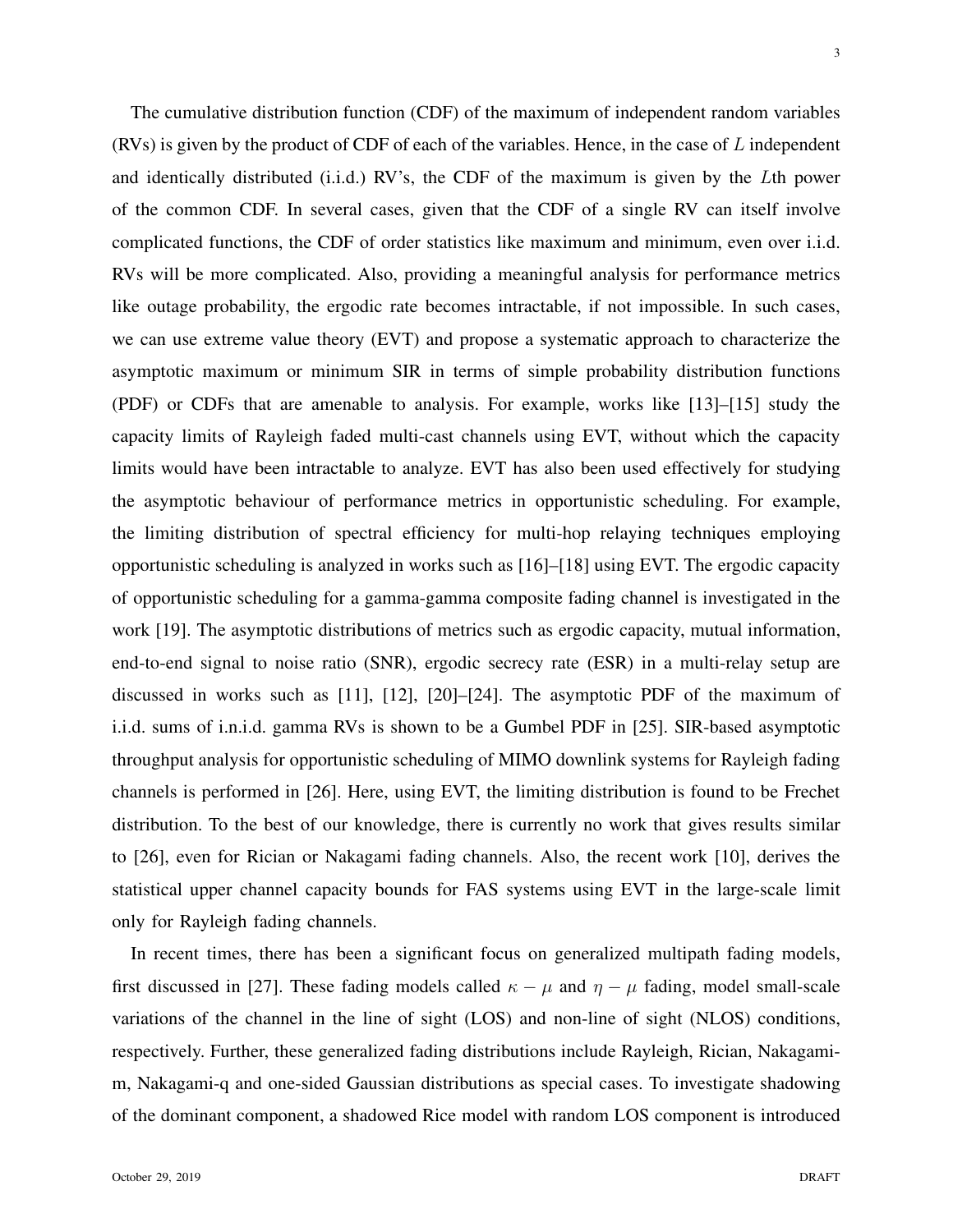in [28]. A further generalization of the shadowed Rician fading is the  $\kappa - \mu$  shadowed fading, which has been studied in both [29] and [30]. Also,  $\kappa - \mu$  shadowed fading has been shown to unify the  $\kappa - \mu$  and  $\eta - \mu$  fading models [31] and to have a wide variety of applications ranging from land-mobile satellite systems to device to device communication [30].

Performance metrics for  $\kappa - \mu$  shadowed fading have been studied extensively in works like [32]–[38]. For example, the exact capacity and effective capacity expressions for  $\kappa-\mu$  shadowed fading channel have been derived in [32] and [33] respectively. Expressions for the effective rate of MISO systems over  $\kappa - \mu$  shadowed fading models have been derived in [35]. However, all the above works either do not consider the impact of CCI or consider only Rayleigh faded interferers. There are works like [39]–[44], which consider CCI in a generalized fading setting and characterize the SIR. For example, outage probability expression for  $\eta - \mu$  signal of interest (SOI) and Rayleigh faded interferers is derived in terms of confluent Lauricella function in [39]. Outage probability expressions, when SOI experiences  $\eta - \mu$  or  $\kappa - \mu$  fading and the interfering signals are subject to  $\eta - \mu$  fading, have been derived in [40]. This was further extended to cases where CCI can be either  $\eta - \mu$  or  $\kappa - \mu$  fading in the presence of white Gaussian noise in [41]. Expressions for coverage probability and rate are derived in terms of Lauricella's function of the fourth kind in [42] when SOI and interferers experience  $\kappa - \mu$  and  $\eta - \mu$  fading respectively. Approximate outage probability and rate expressions are derived in terms of the Appell function in [43], when the user channel and the interferers experience  $\kappa - \mu$  and  $\eta - \mu$  fading respectively.

Though new,  $\kappa - \mu$  shadowed fading has its fair share in the literature that characterize SIR. In [45] coverage probability expressions are derived when the base stations are modeled as Poisson point process (PPP) and the channels experience  $\kappa - \mu$  shadowed fading. Expressions for error vector magnitude (EVM) are derived in [46] for an interference-limited system when both the desired channel and interferers experience i.n.i.d.  $\kappa - \mu$  shadowed fading. Approximate outage probability and capacity expressions are derived for  $\kappa - \mu$  shadowed fading channels in [47]. Exact outage and rate expressions in the presence of CCI has been studied in [48] only recently.

One thing that is common among [34], [39]–[43], [45]–[48] is the complicated nature of the PDF and the CDF of SIR. For example, the recent work [48], which generalizes all existing results and considers the SOI and CCI to be i.n.i.d.  $\kappa - \mu$  shadowed fading derives the CDF of SIR in terms of an infinite summation of the Lauricella function of the fourth kind. This Lauricella function itself involves N-fold infinite summation (Here, N denotes the number of interferers). Now, determining the CDF of maximum over  $L$  such i.i.d. SIR realizations involve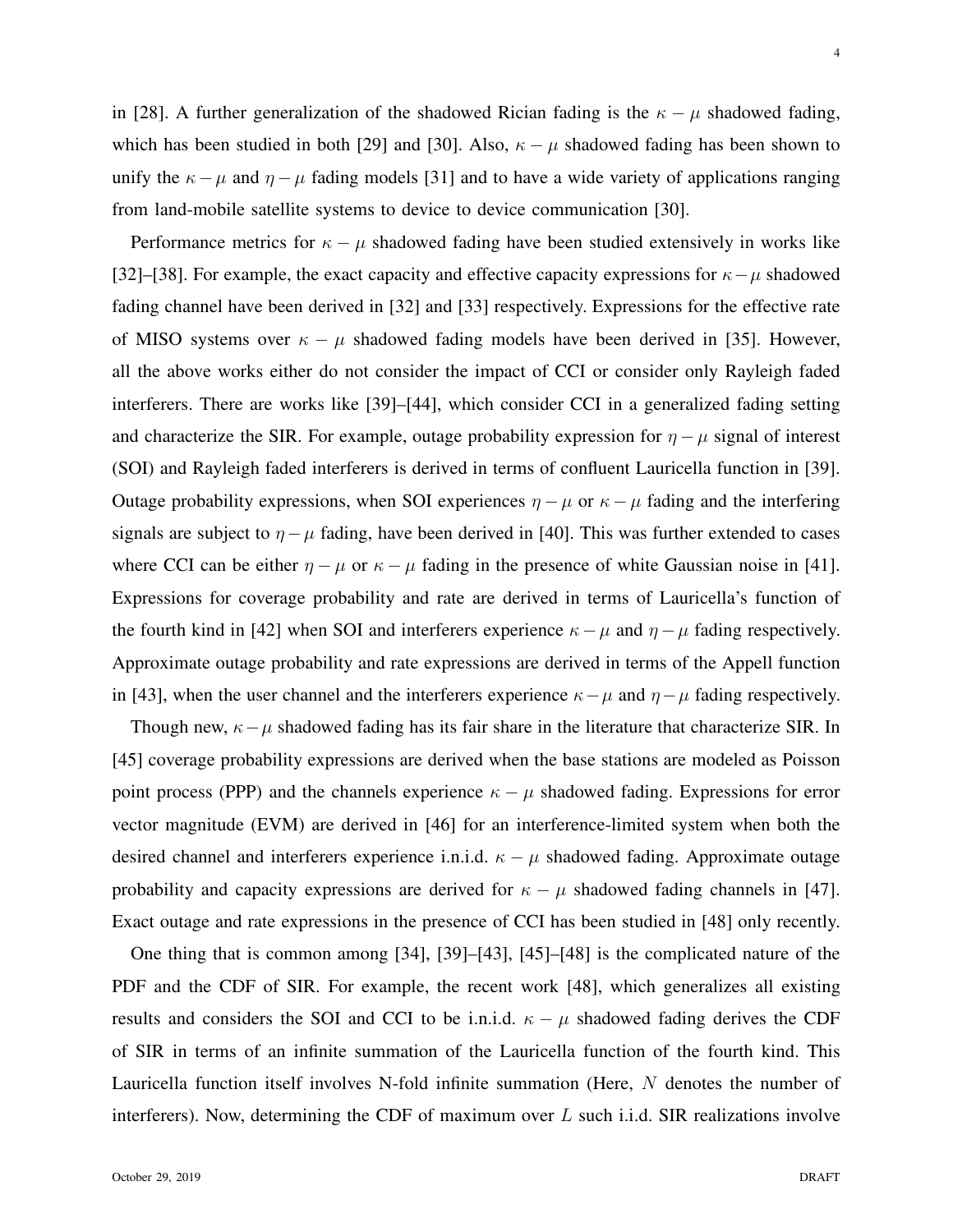raising the CDF to power  $L$ , making further mathematical analysis like computing rate very difficult. Even the evaluation of the exact CDF of the maximum of two SIR RVs having two i.n.i.d interferers takes more than an hour to compute in Mathematica with the series expansion given by [48, Eqn. (8)]. Further, the evaluation of the exact CDF of the maximum of four SIR RVs with each SIR RV having four i.n.i.d interferers in a  $\kappa - \mu$  shadowed fading environment times out in Mathematica. Therefore, a limiting distribution for the maximum of SIR RVs, which is not only easy to compute but is also amenable to mathematical analysis, will have significant utility. Also, such a distribution will easily extend the recent FAS results of [10] to a generalized fading scenario. Similarly, the authors of [49] and [11] discuss the performance analysis of a maximum-sum-capacity (MSC) scheduling system and a max-SINR scheduling system respectively in Rayleigh fading channels. A simple expression for the distribution of maximum SIR can generalize these results as well. Our major contributions in this paper are as follows:

- Assuming that the user signal and the interferer signals undergo i.n.i.d.  $\kappa \mu$  shadowed fading, we prove, using tools from EVT, that the limiting distribution of the maximum of L such i.i.d. SIR RVs is a Frechet distribution. We then prove the convergence of moments of the maximum RV to those of the limiting distribution.
- We also derive the rate of convergence of the actual maximum distribution to the asymptotic distribution. This sheds light on how well the limiting distribution approximates the actual distribution for finite values of  $L$  and  $N$ . In order to further demonstrate the practical validity of the work, we also study the empirical Kullback-Leibler (KL) divergence between the empirical maxima distribution and the derived asymptotic distribution. The KL divergence results indicate the quantitative closeness between the asymptotic results and the exact results, for finite L, whereas the rate of convergence results discusses the order of convergence.
- Further, we use results from stochastic ordering to analyze the variations in the asymptotic distribution of the maximum. This analysis will not be possible with the exact but complicated distribution of the maximum RV.
- Finally, we analyze the utility of the derived asymptotic results in the following applications: i Analysis of asymptotic outage probability and asymptotic ergodic rate of the user in each time slot of a MSC system.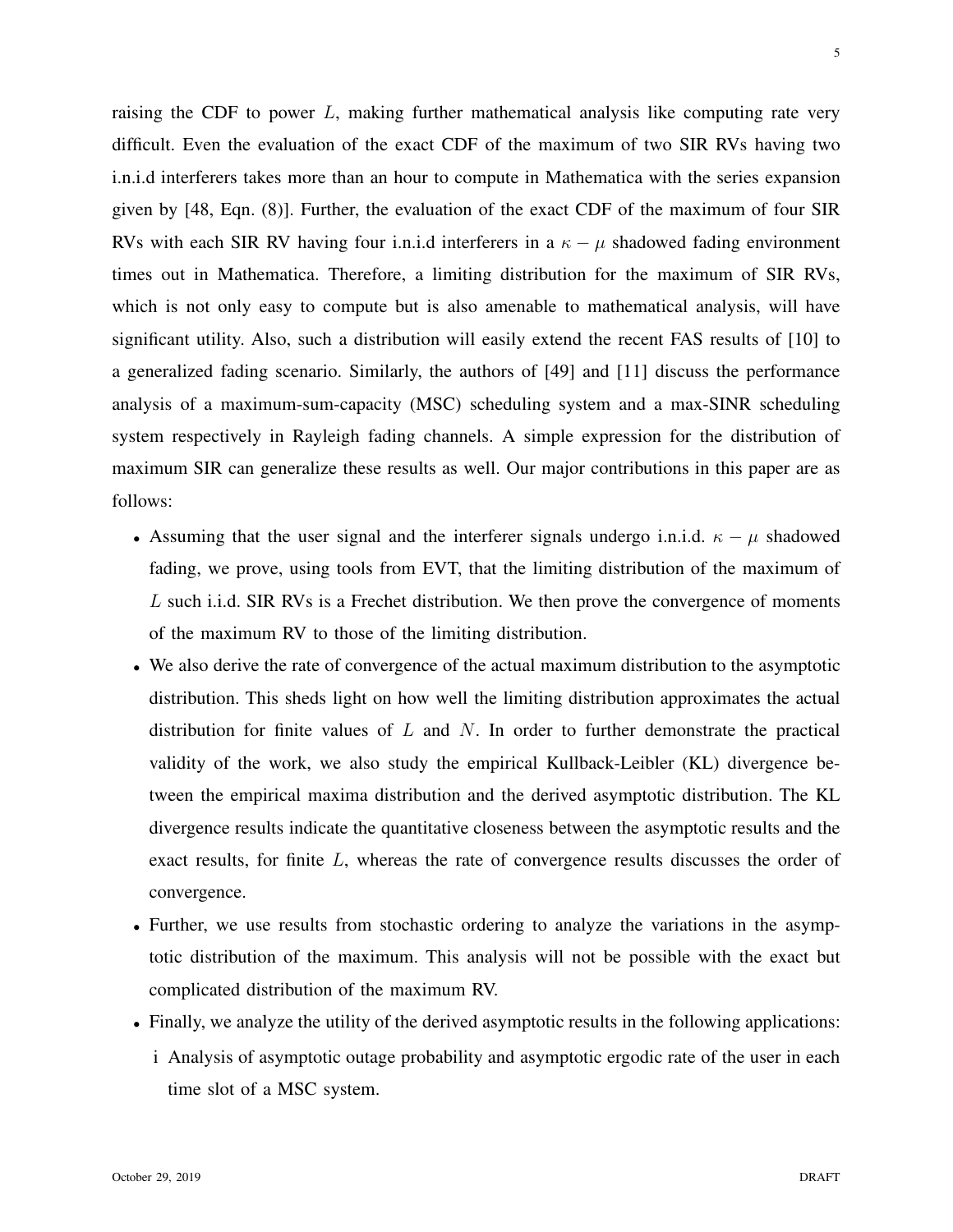ii Derivation of upper bound on the rate in FAS architectures for antenna selection in massive MIMO scenario.

Also, the above-mentioned results hold for Rayleigh, Rician, Nakagami-m,  $\kappa - \mu$  and  $\eta - \mu$ faded user and interferer scenarios since all of these are special cases of the  $\kappa - \mu$  shadowed fading model. Since we assume i.n.i.d. interferers, we also account for interferers having different path-loss or having unequal powers.

The rest of the paper is organized in the following fashion. In Section II, we find the asymptotic distribution of the maximum SIR using tools from EVT. We also give brief notes on the convergence of moments and the rate of convergence. Further, in Section III, we give an analysis of the asymptotic distribution and analyze the convergence of the true maxima distribution to the asymptotic results derived in terms of the empirical KL divergence. Then, in Section IV, we present three applications of the derived results and their corresponding simulations. Finally, we conclude the work in Section V.

# II. EVT BASED MAXIMA OF L I.I.D. SIR RVS

Let  $\gamma_{max}^L$  denote the maximum of L i.i.d. SIR RVs, where the source and the interferers are assumed to experience i.n.i.d.  $\kappa - \mu$  shadowed fading, i.e.,  $\gamma_{max}^L = max\{\gamma_1, \dots, \gamma_L\}$  and  $\gamma_j \sim F_\gamma(z)$ ,  $\forall j \in \{1, \dots, L\}$ . In this section, (a) the asymptotic distribution of  $\gamma_{max}^L$  represented as  $F_{\gamma_{max}}(z)$  is derived, (b) convergence of the moments of  $F_{\gamma_{max}}(z)$  to the moments of the true maxima distribution  $F_{\gamma_{max}^L}(z)$  is analyzed and (c) the rate of convergence of  $F_{\gamma_{max}^L}(z)$  to  $F_{\gamma_{max}}(z)$ is derived.

# *A. Maximum of SIR RVs in* κ − µ *shadowed fading environment.*

We first prove that the CDF of maximum of  $L$  i.i.d. SIR RVs converges to the CDF of a Frechet RV. For this, we make use of Fisher-Tippet theorem, which forms the corner-stone of EVT. The seminal theorem is as follows [50]:

### Theorem 1. *Fisher-Tippet Theorem, Limit Laws for Maxima:*

*Let*  $z_1, z_2, \dots, z_L$  *be a sequence of* L *i.i.d.* RVs and  $M_L = \max\{z_1, z_2, \dots, z_L\}$ ; if  $\exists$  constants  $a_L > 0$  and  $b_L \in \mathbb{R}$  and some non-degenerate CDF  $G_\beta$  such that, as  $L \to \infty$ ,

$$
a_L^{-1} \left( M_L - b_L \right) \xrightarrow{D} G_\beta,\tag{1}
$$

where  $\stackrel{D}{\rightarrow}$  denotes convergence in distribution, then the CDF  $G_{\beta}$  is one of the three CDFs: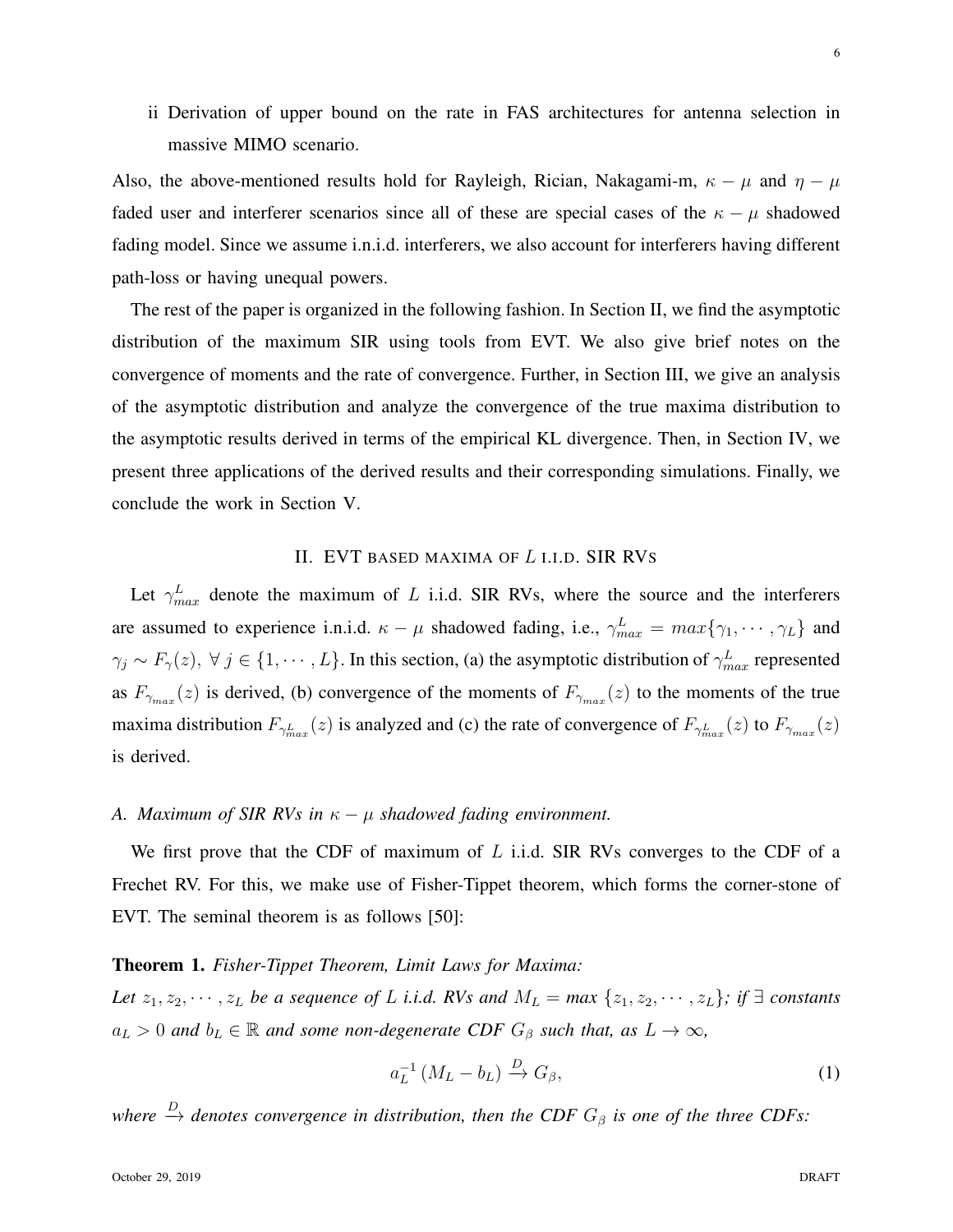7

 $\Box$ 

To determine the limiting distribution from the above three, we have to first define the maximum domain of attraction (*MDA*).

 $exp(-(-z)^{\beta}), \quad z \leq 0,$ 

1,  $z > 0$ ,

**Definition 1.** Maximum Domain of Attraction [50]: The CDF F of i.i.d. RVs  $z_1, \dots, z_L$  belongs to the MDA of the extreme value distribution (EVD)  $G_\beta$ , if and only if  $\exists$  constants  $a_L > 0$  and  $b_L \in \mathbb{R}$ , such that (1) holds.

Theorem 2. *A CDF* F *belongs to the* MDA *of the Frechet distribution, if it satisfies the following relation from [50]:*

$$
\lim_{t \to \infty} \frac{1 - F(tz)}{1 - F(t)} = z^{-\beta}.
$$
\n(2)

*Proof.* Please refer to page 19 in [50] for the proof.

 $Frechet : \Lambda_1(z) :=$ 

 $Reversed$  Weibull :  $\Lambda_2(z) :=$ 

 $\sqrt{ }$  $\int$ 

0,  $z \leq 0$ ,

 $exp(-z^{-\beta}), \quad z > 0,$ 

 $\sqrt{ }$  $\int$ 

 $\overline{\mathcal{L}}$ 

 $\overline{\mathcal{L}}$ 

 $Gumbel$  :  $\Lambda_3(z) := exp(-exp(-z)), \quad z \in \mathbb{R}.$ 

*Proof.* Please refer to page 6 in [50] for the proof.

Now, if we show that the CDF  $F_{\gamma}(z)$  satisfies the relation in (2), then from the definition of the MDA of an EVD, we can conclude that there exists  $a<sub>L</sub>$  and  $b<sub>L</sub>$  satisfying (1). A choice for the corresponding constants for the Frechet distribution is given in [50] as  $b<sub>L</sub> = 0$  and  $a_L = F^{-1}(1 - L^{-1}).$ 

# **Theorem 3.** *The CDF*  $F_{\gamma}(z)$  *is in the MDA of the Frechet distribution.*

*Proof.* Please refer to Appendix A for the detailed proof.

Thus, we conclude that the CDF of  $\gamma_{max}^L$  converges to the CDF of a Frechet RV  $\gamma_{max}$  with shape parameter

$$
\beta = \sum_{i=1}^{N} \mu_i \tag{3}
$$

and scale parameter

$$
a_L = F_{\gamma}^{-1} (1 - L^{-1}). \tag{4}
$$

 $\Box$ 

 $\Box$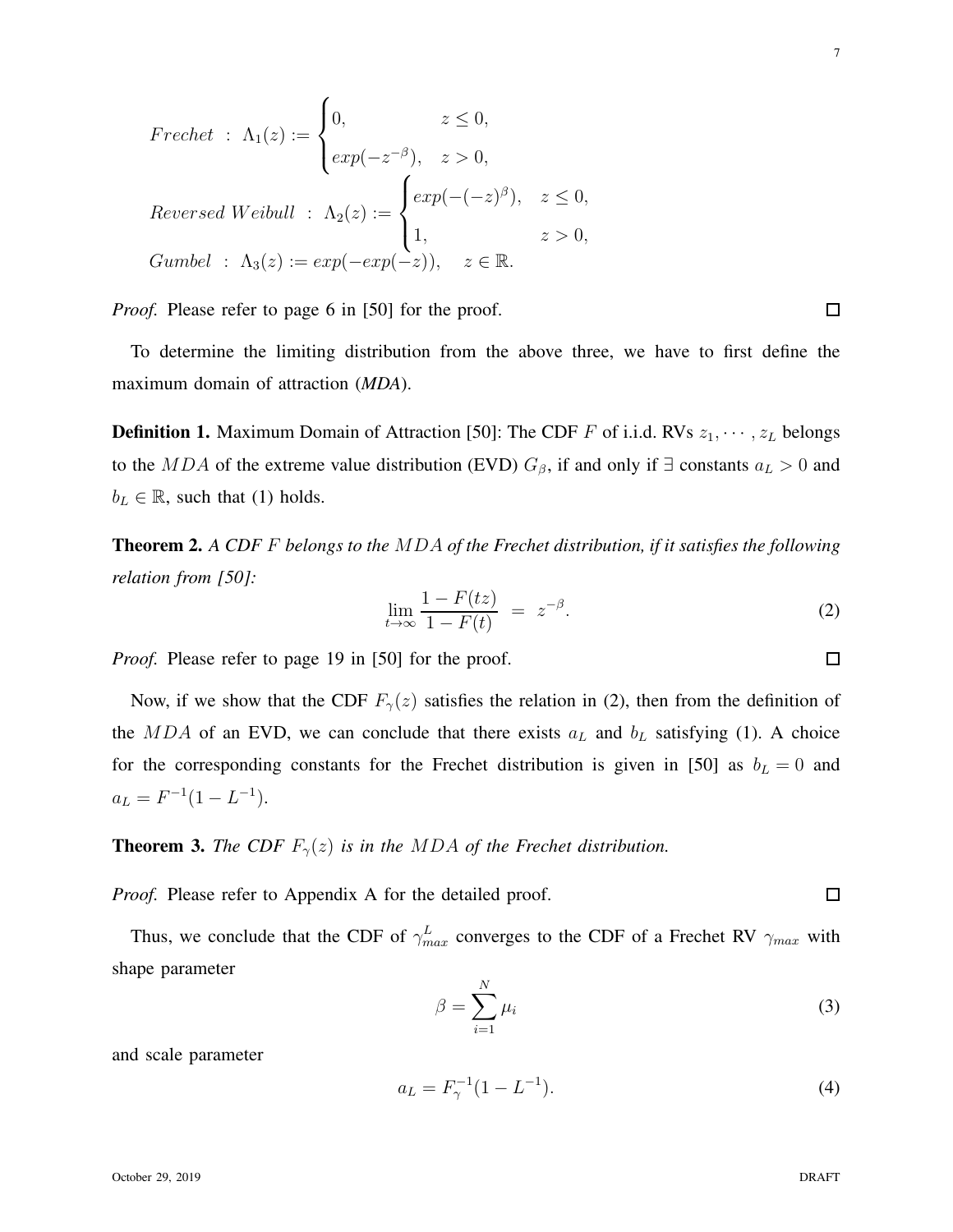October 29, 2019 DRAFT

$$
F_{\gamma_{max}}(z) = \begin{cases} 0, & z \le 0, \\ \exp\left(-(z/a_L)^{-\beta}\right), & z > 0. \end{cases}
$$
 (5)

The above expression is far easier to evaluate than the  $L^{th}$  power of (21) for large values of L.

# *B. Moment Convergence*

We will examine the convergence of moments of  $\gamma_{max}^L$  to those of  $\gamma_{max}$ . This is useful in evaluating various average ergodic performance metrics with respect to the maximum SIR RV. We make use of the following results from [50] to prove the convergence of moments.

**Lemma 1.** *If F, the CDF of a RV Z, belongs to the domain of attraction of*  $G_\beta$ *, then*  $\forall$ −∞ < z < ω(F)*,*

$$
\mathbb{E}[|Z|^{\nu} \mathbf{1}_{Z>z}]: \begin{cases} < \infty, & \text{if } 0 < \nu < \beta^+, \\ = \infty, & \text{if } \nu > \beta^+, \end{cases}
$$
 (6)

where  $\beta^+ := max\{0, \beta\}$ ,  $\omega(F) := sup\{z \in \mathbb{R} : F(z) < 1\}$  and  $\mathbf{1}_{Z > z}$  is the indicator function *for the event given by*  $Z > z$ *.* 

*Proof.* Please refer to [50] for the proof.

**Theorem 4.** Let Z be an F distributed RV and F belongs to the domain of attraction of  $G_\beta$ , if  $\mathbb{E}[Z^{\nu}]$  *is finite for some*  $\nu < \beta^+$  *then,* 

$$
\lim_{L \to \infty} \mathbb{E}\left[\left(\frac{M_L - b_L}{a_L}\right)^{\nu}\right] = \int_{-\infty}^{\infty} z^{\nu} dG_{\beta}(z),\tag{7}
$$

*where*  $\beta^+ := max\{0, \beta\}.$ 

*Proof.* Please refer to page 176 in [50] for the proof.

From Lemma 1, we observe that  $\mathbb{E}[Z^{\nu}]$  is finite for all values of  $0 < \nu < \beta^{+}$ . So, according to Theorem 4, (7) holds for all  $\nu$  in this range. Hence, we conclude that the  $\nu^{th}$  moment of the RV  $\gamma_{max}^L$  converges to the  $\nu^{th}$  moment of  $\gamma_{max}$ , for all  $\nu \ll \sum$ N  $i=1$  $\mu_i$ .

 $\Box$ 

 $\Box$ 

8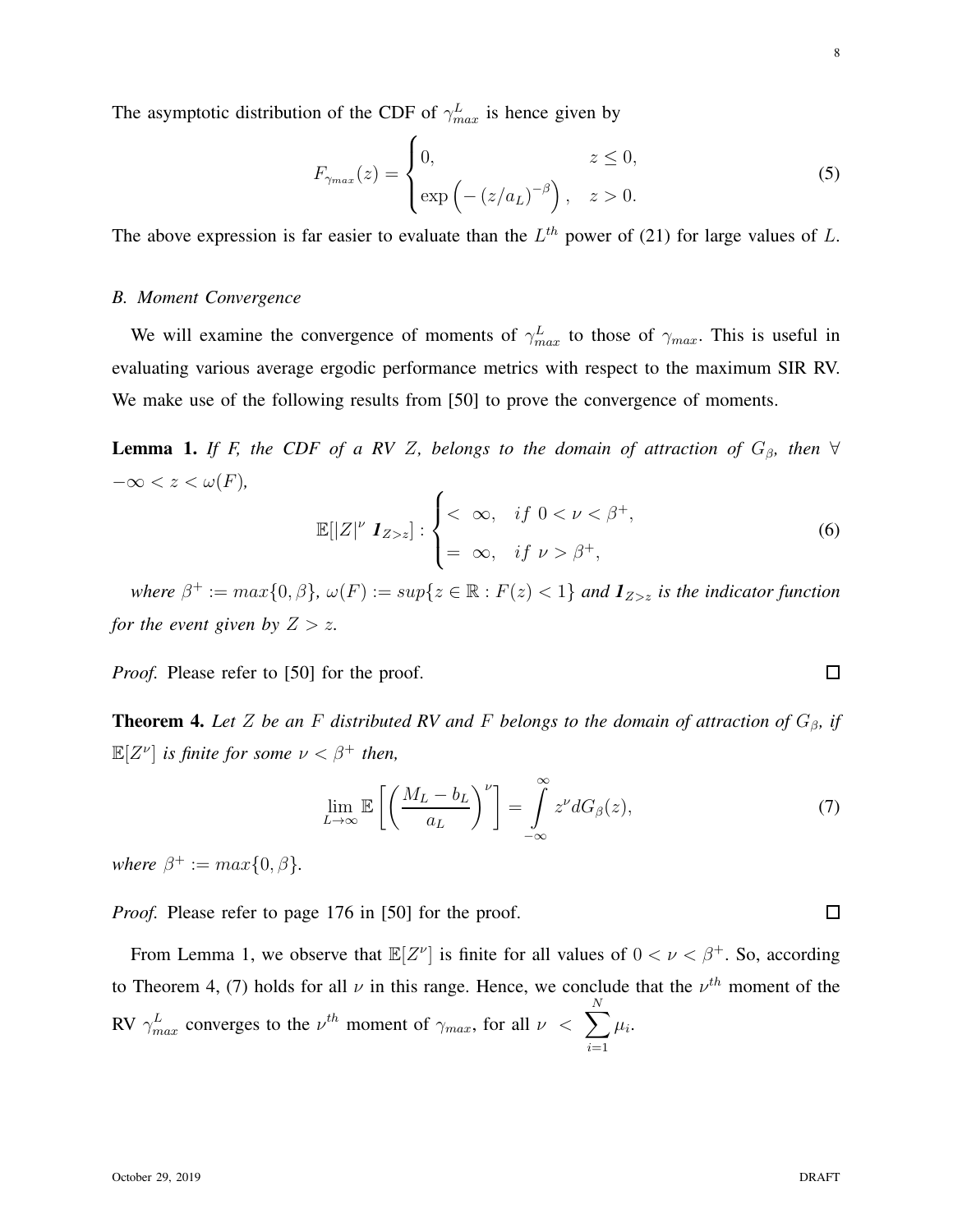# *C. Rate of convergence*

Note that, (1) guarantees the convergence of the distribution of  $\gamma_{max}^L$  to a Frechet distribution, but does not discuss the rate of convergence. In other words, it does not discuss how fast  $\gamma_{max}^L$  $\stackrel{D}{\rightarrow}$  $\gamma_{max}$ . The rate of convergence is not the same for all distributions in any domain of attraction. In fact, it is a function of the initial distribution parameters and depends on the equivalence of the tail of the initial distribution function to the tail of a generalized Pareto distribution (GPD) [50]. The closer the tail-behaviour of the initial distribution to the tail-behaviour of a GPD, faster is its rate of convergence. We now give the rate of convergence for our case through the following theorem.

**Theorem 5.** The rate of convergence of  $F_{\gamma_{max}^L}(z)$  to the Frechet distribution is

$$
O\left(L^{-\left(\sum\limits_{i=1}^{N}\mu_i\right)^{-1}}+L^{-1}\right).
$$

*Proof.* Please see Appendix. B for the detailed proof.

This result is equivalent to stating that

$$
\sup_{B \in \mathbb{B}} \left| \mathbb{P}\left( \left( \left( \frac{\gamma_{max}^L}{a} \right) / L^{\beta} \right) \in B \right) - \Lambda_1(B) \right| = O\left( \left( \frac{1}{L} \right)^{\delta} + \frac{1}{L} \right),\tag{8}
$$

where  $\delta = \left(\sum_{i=1}^{N} \right)$  $i=1$  $\mu_i$  $\setminus$ <sup>-1</sup> , B denotes the Borel  $\sigma$  algebra on R,  $\Lambda_1(.)$  is the asymptotic maxima distribution and  $\alpha$  is a positive constant. Hence, we can see that the maximum deviation between the true distribution of the maximum and the asymptotic distribution of the maxima over all the points, decreases with an increase in L or  $1/\beta$ . (Note that, this is the rate of convergence at the point of maximum possible deviation over the entire support of the maximum distribution. We can expect faster convergence over some subsets of the support of the maxima distribution). Further, this result says that the rate of convergence is determined by the number of interferers N and the number of clusters  $\mu_i$  (for  $i = 1, \dots, N$ ) in the interferers' fading distribution. The convergence rate decreases as the number of interferers increases or the number of clusters  $\mu_i$  increases. Thus, the distributions of  $\gamma_{max}^L$  for interferers with fading environments having  $\mu_i = 1$  (Rayleigh, Rician or shadowed Rician) converge faster to the asymptotic distribution of the maximum, given by (5) than those having  $\mu_i > 1$  (Nakagami-m,  $\kappa$ - $\mu$  or  $\eta$ - $\mu$ ). Also, note that the parameters  $\kappa$ ,  $\mu$  and  $m$  of the source and the parameters  $\kappa_i$  and  $m_i$  (for  $i = 1, ..., N$ ) of the interferers do not affect the convergence rate.

9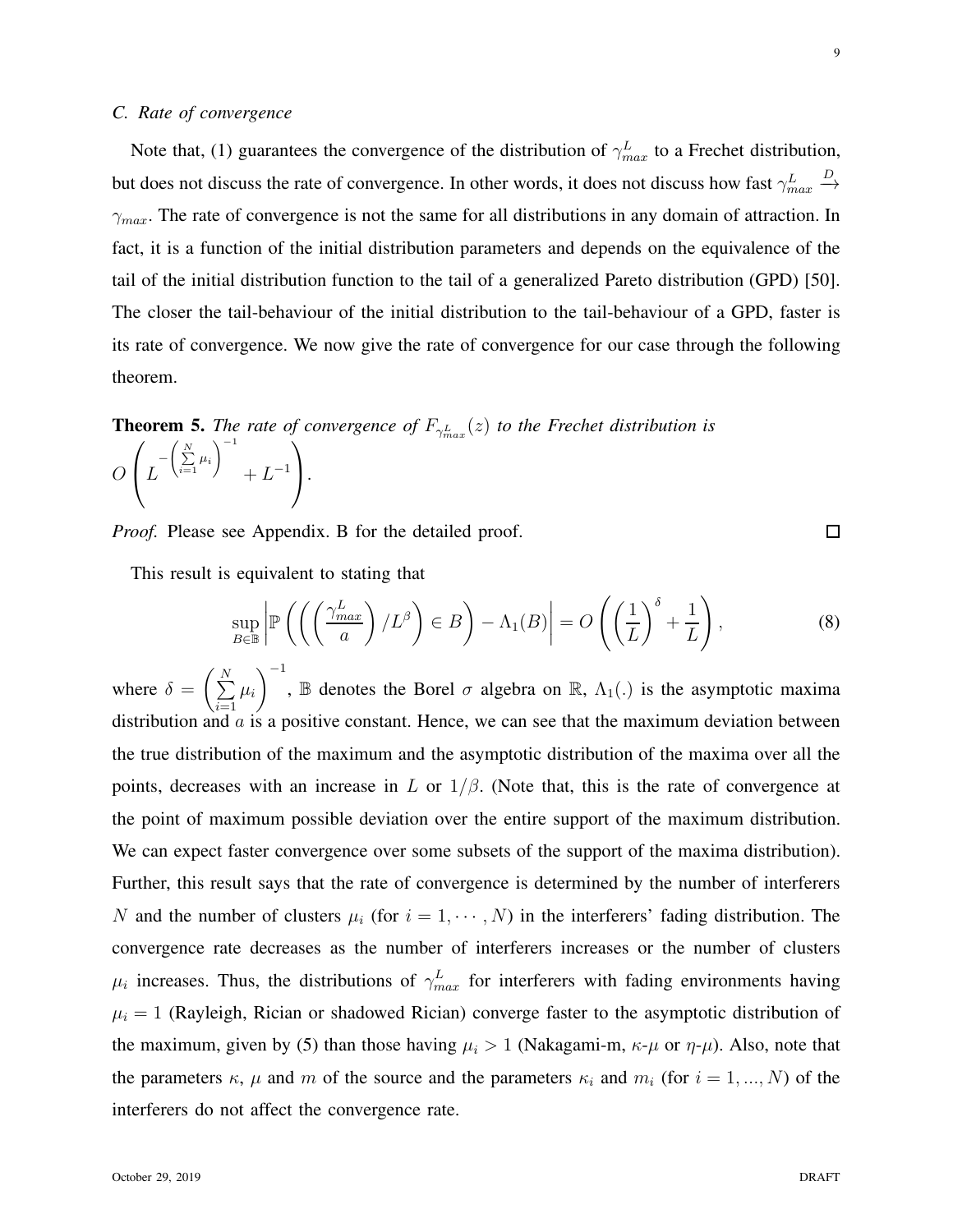Now that we have derived the asymptotic distribution of the maximum of  $L$  i.i.d. SIR RVs where the source and the interferers are assumed to experience i.n.i.d.  $\kappa - \mu$  shadowed fading, in this section, we analyze the impact of fading parameters  $\kappa$ ,  $\mu$  and  $m$  on the asymptotic distribution. For this, we give the following key lemma.

**Lemma 2.** *Consider two Frechet RVs P and Q with parameters*  $\{a_{L1}, \beta\}$  *and*  $\{a_{L2}, \beta\}$  *respectively.* P *is stochastically larger than* Q *if*

$$
\mathbb{P}(P < z) < \mathbb{P}(Q < z), \ \forall z > 0. \tag{9}
$$

*In other words,*  $P >_{st} Q$  *if* 

$$
\exp\left(-\left(\frac{z}{a_{L1}}\right)^{-\beta}\right) < \exp\left(-\left(\frac{z}{a_{L2}}\right)^{-\beta}\right). \tag{10}
$$

*The above condition is achieved when*  $a_{L1} \ge a_{L2}$ *.* 

According to Lemma 2, the variations in the asymptotic CDF of the maximum SIR is governed by the variations in  $a_L$  where  $a_L = F_\gamma^{-1}(1 - L^{-1})$ . Hence, the variation in the CDF of the maximum SIR with respect to the variations in the source fading environment can be studied by analyzing the variations in  $a<sub>L</sub>$ . However, the relationship between various parameters and  $a<sub>L</sub>$  is highly non linear, and therefore comprehending these variations with respect to changes in the fading parameters is very difficult. One way to circumvent this problem is to use moment matching as in [51], and approximate each of the  $\kappa - \mu$  shadowed RV as a gamma RV. The  $\kappa - \mu$  shadowed RV corresponding to the users fading coefficients with parameters  $(\kappa, \mu, m, \bar{x})$  can be approximated with a gamma RV with shape parameter  $\psi_1 = \frac{m\mu(1+\kappa)^2}{m+\mu\kappa^2+2m}$  $\frac{m\mu(1+\kappa)^2}{m+\mu\kappa^2+2m\kappa}$  and scale parameter  $\psi_2 = \frac{\bar{x}}{\psi_2}$  $\frac{\bar{x}}{\psi_1}$ . Similarly, each of the  $\kappa - \mu$  shadowed interferer can be first approximated as a gamma RV and their sum can be further approximated by another gamma RV with parameters  $(\phi_1, \phi_2)$  using [51, Eqn. (4)]. Here, we have  $F_{\gamma}(z) = \mathbb{P}(\gamma \leq z) \approx \mathbb{P}\left(\frac{\Gamma(\psi_1, \psi_2)}{\Gamma(\phi_1, \phi_2)}\right)$  $\frac{\Gamma(\varphi_1, \varphi_2)}{\Gamma(\phi_1, \phi_2)} \leq z$  $= \mathbb{P}\left(\frac{\Gamma(\psi_1,1)}{\Gamma(1)}\right)$  $\frac{\Gamma(\varphi_1, 1)}{\Gamma(\phi_1, 1)} \leq z$  $\phi_2$  $\psi_2$  $\setminus$ , where  $\Gamma(.,.)$  represents a gamma distributed RV. This ratio of gamma RVs has a beta-prime CDF [52] with parameters  $\psi_1$  and  $\phi_1$  evaluated at z  $\phi_2$  $\psi_2$ . Now, the analysis in [53] can be used to make inferences about the approximate variation in  $F_{\gamma}(z)$ , with respect to the changes in  $\kappa, \mu$  and m. Based on the analysis, we give the following observations.

# *Observation 1* : Scale parameter of the Frechet distribution  $a<sub>L</sub>$  increases with increase in  $\mu$  or  $m$ .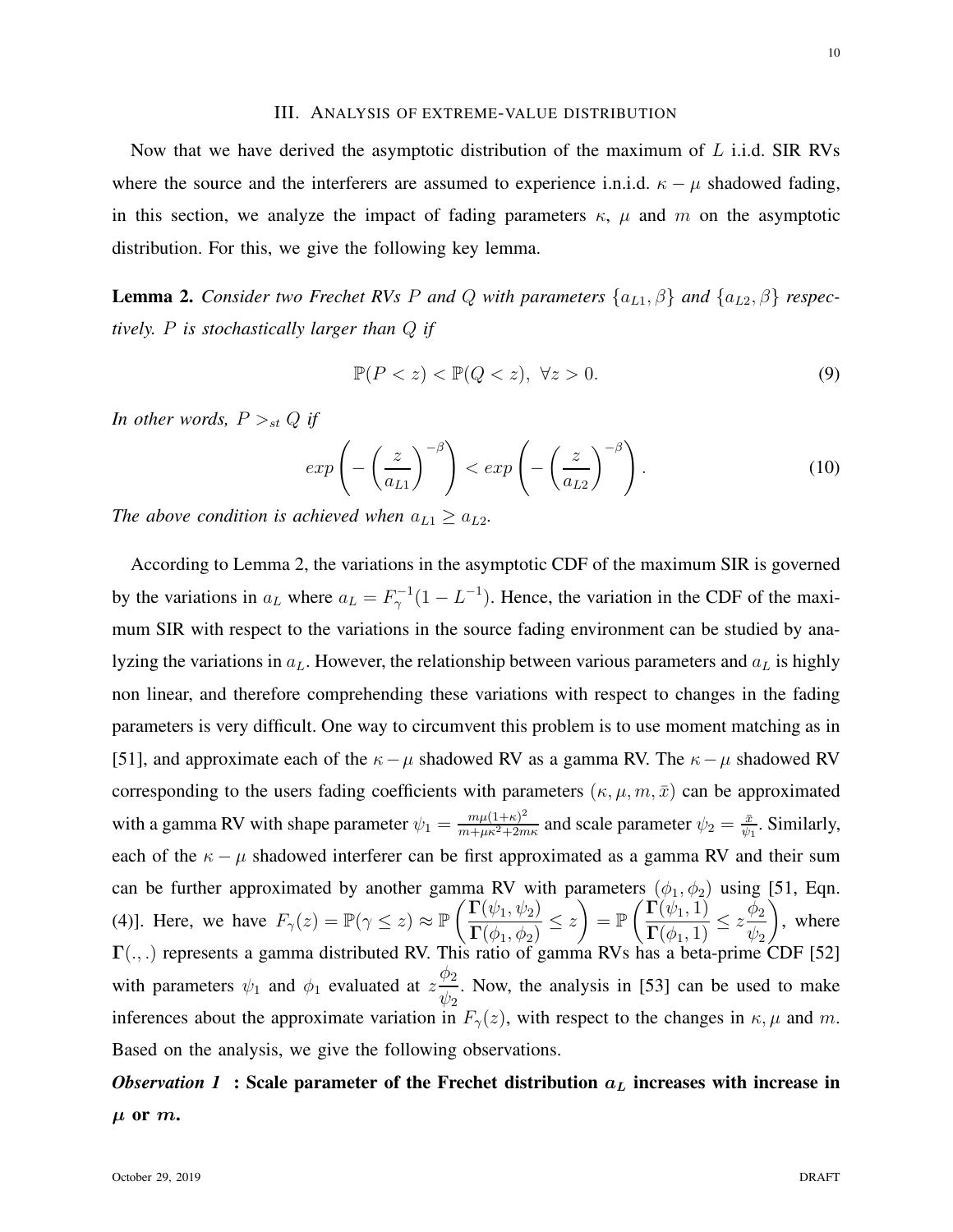Observe that, an increase in  $\mu$  or m results in an increase in  $\psi_1$ . According to I4 in Section III of [53], with an increase in  $\psi_1$  along with a proportionate increase in  $\bar{x}$ , we can observe a decrease in  $F_{\gamma}(z)$ . Since CDF is an monotonically increasing function, to obtain the same CDF value of  $1 - \frac{1}{l}$  $\frac{1}{L}$  even after an increase in  $\mu$  or m, the CDF evaluation point, which in our case is  $a<sub>L</sub>$ , has to increase.

# *Observation 2* : Scale parameter of the Frechet distribution  $a<sub>L</sub>$  increases with increase in  $\kappa$  if  $m - \mu \geq 0$  and decreases otherwise.

The derivative of  $\psi_1$  with respect to  $\kappa$  is given by  $\frac{2\kappa(1+\kappa)m\mu(m-\mu)}{(\kappa^2-1)(\kappa^2-1)^2}$  $\frac{m(x + k)m\mu(kk + k^2)}{(m + 2\kappa m + \kappa^2 \mu)^2}$ . This shows that  $\psi_1$ increases with an increase in  $\kappa$  if  $m - \mu > 0$  and decreases otherwise. This in turn implies that the scale parameter  $F_{\gamma}^{-1}(1 - L^{-1})$  increases with an increase in  $\kappa$ , if  $m - \mu > 0$  and decreases otherwise. Hence, following the same reasoning given in *Observation 2*, we can infer that an increase in  $\kappa$  increases  $a_L$ , if  $m - \mu > 0$ , owing to the increase in  $\psi_1$ . Similarly, an increase in  $\kappa$  results in an decrease in  $a<sub>L</sub>$ , if  $m - \mu < 0$ .

Thus *Observation 1*, *Observation 2* along with Lemma 2 gives inferences on the variation of the asymptotic maximum distribution with respect to the changes in the source's fading environment. Further, Table I in [31] summarizes the relation between  $\kappa - \mu$  shadowed fading model and many common fading models like Rayleigh, Rician, Nakagami, etc. Using these results, we can analyze the variations in the maximum SIR for any specific fading environment as well.

#### *A. KL divergence between asymptotic maximum distribution and the true maximum distribution*

To get a quantitative idea of how the convergence of the true distribution of the maximum to the asymptotic distribution of the maximum varies for different values of L and  $\beta$ , we compute the empirical KL divergence between the maximum SIR samples and the samples from the corresponding Frechet distribution<sup>1</sup>. To calculate the empirical KL-divergence, we use the method discussed in [54]. Let  $\{X_1, \dots, X_n\}$  and  $\{Y_1, \dots, Y_n\}$  be i.i.d samples from the distributions P and Q respectively. Now, we compute their histograms over the complete range of samples divided into equispaced bins. According to the Freedman-Diaconis rule<sup>2</sup> [55], the number of

<sup>2</sup>Number of bins =  $\frac{Max({X_i})-Min({X_i})}{2 \times IQR \times n^{-1/3}}$  where  $IQR$  is the interquartile range.

<sup>&</sup>lt;sup>1</sup>Since the exact CDF of the maximum SIR has a complicated structure, it is mathematically intractable to derive an expression for the KL divergence and hence we calculate the empirical KL divergence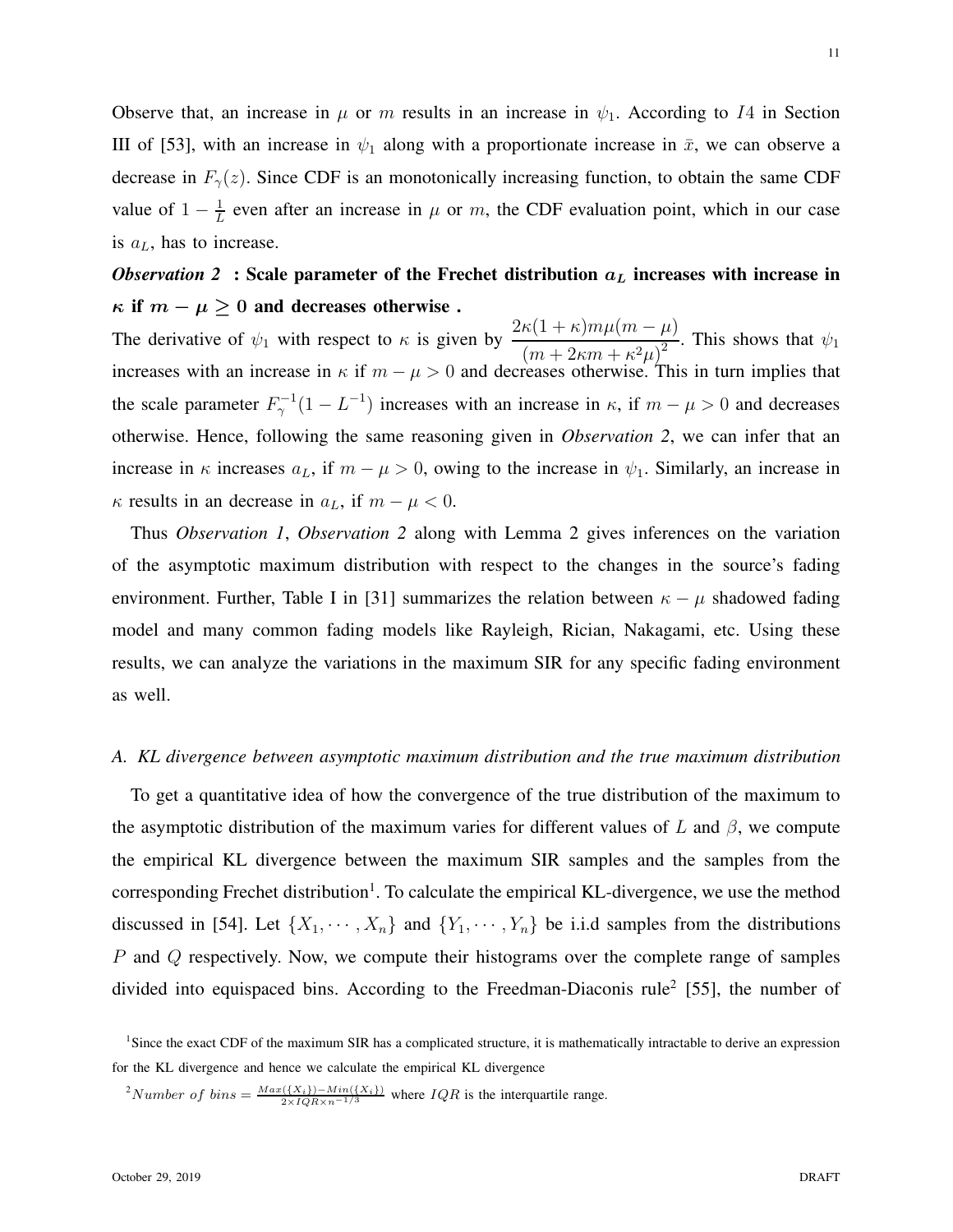$$
D_{KL}(P||Q) \approx \sum_{i=1}^{W} \frac{u_i}{n} \log \left(\frac{u_i}{v_i}\right). \tag{11}
$$

The following tables give the empirical KL divergence of the asymptotic distribution of the maximum from the true distribution of the maximum for different values of N, L and  $\beta$ . The number of samples in each case is  $n = 10^6$ . Tables I (a)-(c) gives the KL divergence in Rayleigh fading scenario for different number of interferers. The smaller the KL divergence, the closer are two distributions. We can see that the KL divergence decreases as  $L$  increases for all the cases as expected. Similarly, for the same value of  $L$ , we can see that the KL divergence increases with N. This observation is also in agreement with the rate of convergence results derived which says that the rate decreases with an increase in  $\beta$ . For the case of Rayleigh fading, we have  $\beta = N$ .

| L   | KL diver-<br>(a) | $(b)$ KL diver- | $(c)$ KL diver- | $(d)$ KL diver-     | $(e)$ KL diver-     | KL diver-<br>(f)    |
|-----|------------------|-----------------|-----------------|---------------------|---------------------|---------------------|
|     | gence for $N=1$  | gence for $N=2$ | gence for $N=3$ | gence for $\beta =$ | gence for $\beta =$ | gence for $\beta =$ |
|     |                  |                 |                 |                     | 3                   | 4                   |
| 20  | 3.056835e-04     | $6.917400e-02$  | 1.866447e-01    | 8.416245e-02        | 8.327871e-02        | 4.312127e-01        |
| 40  | 2.401260e-04     | 3.431374e-02    | 1.365351e-01    | 3.17051e-02         | 2.096145e-02        | 4.113886e-01        |
| 60  | 1.740811e-04     | 2.289564e-02    | 9.692215e-02    | 2.654761e-02        | 1.222194e-02        | 3.745029e-01        |
| 80  | 1.173821e-04     | 1.725099e-02    | 8.344516e-02    | 1.877953e-02        | 1.163133e-02        | 3.373044e-01        |
| 100 | 9.642496e-05     | 1.346993e-02    | 6.688599e-02    | 1.041195e-02        | 1.120306e-02        | 2.796802e-01        |

TABLE I: Empirical KL divergence values for Rayleigh and  $\kappa - \mu$  shadowed fading

Similarly, Tables I (d)-(f) give the empirical KL divergence for the case of  $\kappa - \mu$  shadowed fading for different values of  $\beta$ . Here too, we can see that the KL divergence increases with a decrease in L or an increase in  $\beta$ . From the above tables, it is clear that for  $L > 60$ , the KL divergence values are small and hence our asymptotic distribution very well approximates the true distribution of the maximum, for maximum taken over sequences of length greater than  $60<sup>3</sup>$ This along with the rate of convergence analysis reaffirms the claim that our asymptotic results

<sup>&</sup>lt;sup>3</sup>Note that, similar behaviour of KL divergence is observed for different values of  $\kappa$ ,  $\mu$  and m. However, due to space constraints we have only included the results for a subset of cases.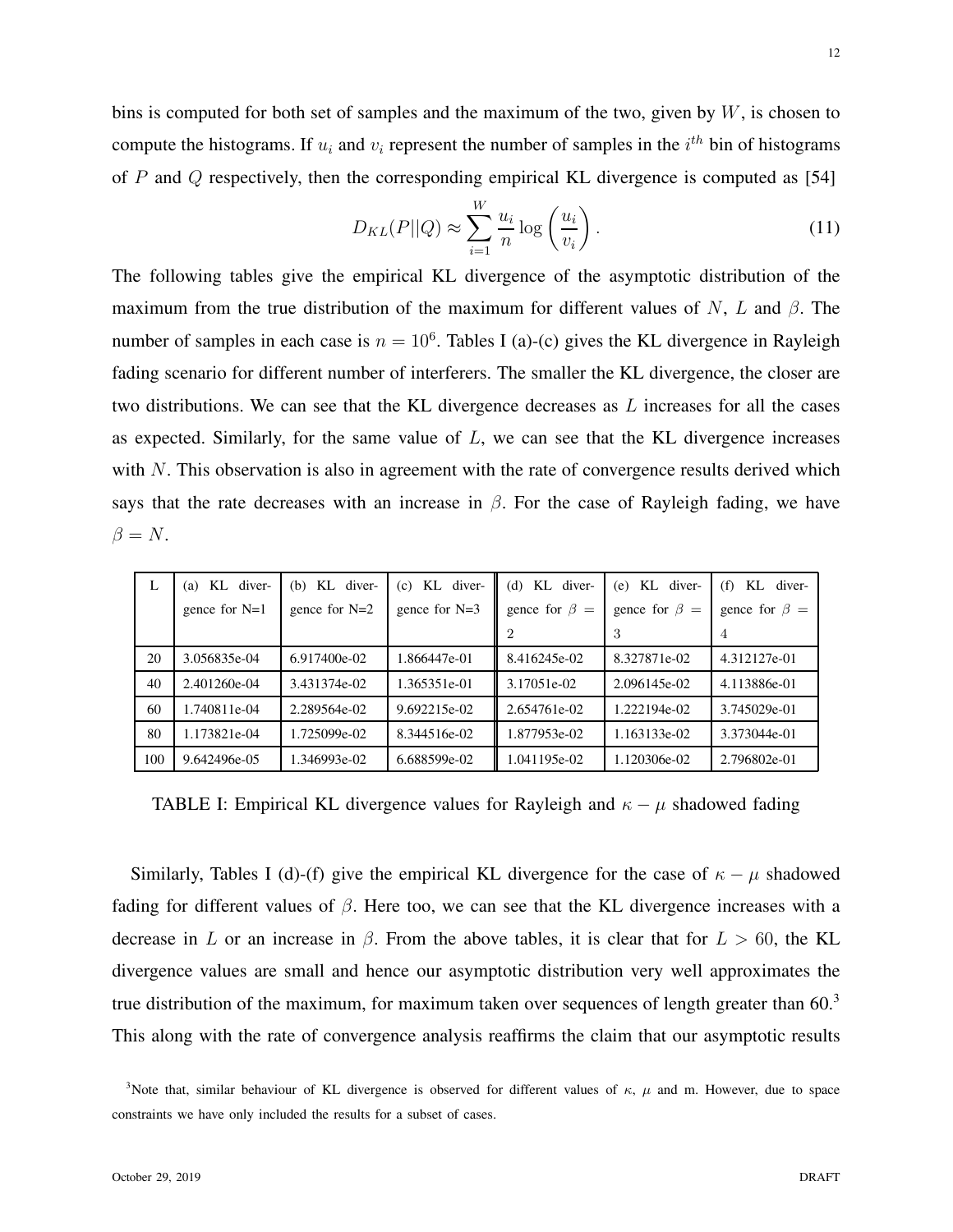can be reliably used for the performance analysis in all scenarios where we need the statistics of the maximum SIR.

# IV. APPLICATIONS AND SIMULATIONS

Our results can be used in any application which involves the maximum SIR statistic. Here, we present some example applications.

# *A. Asymptotic outage probability and ergodic rate of MSC system.*

The limiting distribution of the maximum SIR RV is useful for the asymptotic performance analysis of channel-aware packet scheduling systems [49]. Consider a time-slotted downlink channel shared among  $L$  users. With MSC scheduling, the channel is assigned to the user with the maximum SIR in each time slot. The authors of [49] have analyzed the performance of such a system in a noise-limited scenario under Rayleigh fading channel using EVT. We can readily generalize these results to a  $\kappa - \mu$  shadowed fading environment using the results derived in the previous section.

*1) Outage probability:* The probability of outage of the user in each time slot of an MSC scheduling system, for a threshold  $\gamma_T$ , in an interference limited scenario is given by

$$
\mathbb{P}(\gamma_{max}^L \le \gamma_T) = \prod_{j=1}^L F_{\gamma_i}(z),\tag{12}
$$

where  $\gamma_i$  is the SIR of the  $i^{th}$  user. When all the users experience identical fading, the above probability is the same as  $(F_\gamma(z))^L$  evaluated at  $\gamma_T$ . Note that, the evaluation of the true distribution of the maximum given by  $(F_\gamma(z))^L$  is not computationally tractable in a  $\kappa - \mu$ shadowed fading environment. However, the asymptotic distribution function derived in the previous section can be used to compute this outage probability easily. In the following figures, we show the simulated and asymptotic CDF of maximum for a two interferer scenario.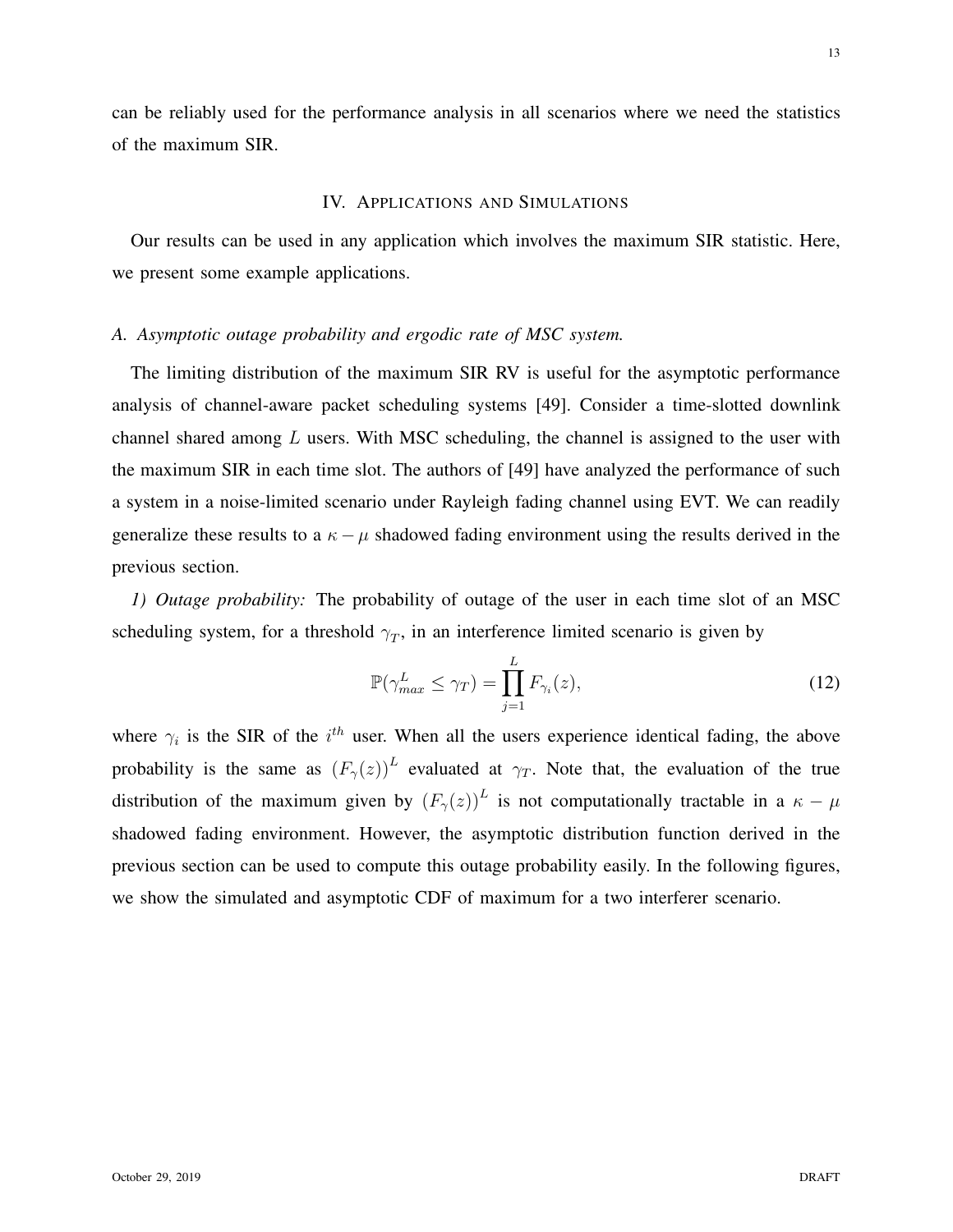

Fig. 1: CDF of  $\gamma_{max}^L$  for  $\kappa - \mu$  shadowed fading with i.n.i.d. interferers, L=64.



Fig. 2: CDF of  $\gamma_{max}^L$  for Rayleigh fading with i.i.d. interferers, L=32.

Fig. 1, shows the CDFs for the case of  $\kappa-\mu$  shadowed fading with i.n.i.d interferers. Here, case 1 corresponds to the scenario where  $\kappa = 2, \mu = 2, m = 3, \kappa_i = \{2, 2\}, \mu_i = \{2, 1\}, m_i = \{3, 2\}$ and case 2 corresponds to  $\kappa = 2$ ,  $\mu = 1$ ,  $m = 2$  and  $\kappa_i = \{2, 2\}$ ,  $\mu_i = \{1, 1\}$ ,  $m_i = \{2, 1\}$ . Fig. 2 show the case of Rayleigh fading channel for different values of  $N$  when  $L = 32$ . Fig. 3-6 validates Observation 1 and 2 in Section III. An increase in  $\mu$  or m increases the scale parameter  $a<sub>L</sub>$ . From Lemma 2, an increase in the scale parameter for a constant shape parameter results in a shift of the CDF to the right. This results in a lesser probability of outage for the same threshold. For clarity, we show the results only for  $L = 200$ .



Fig. 3: CDF for N=1, L=200,  $\kappa_I = 2$ ,  $\mu_I = 3$ ,  $m=1$ . Fig. 4: CDF for N=1, L=200,  $\kappa_I = 2$ ,  $\mu_I = 3, m = 1$ .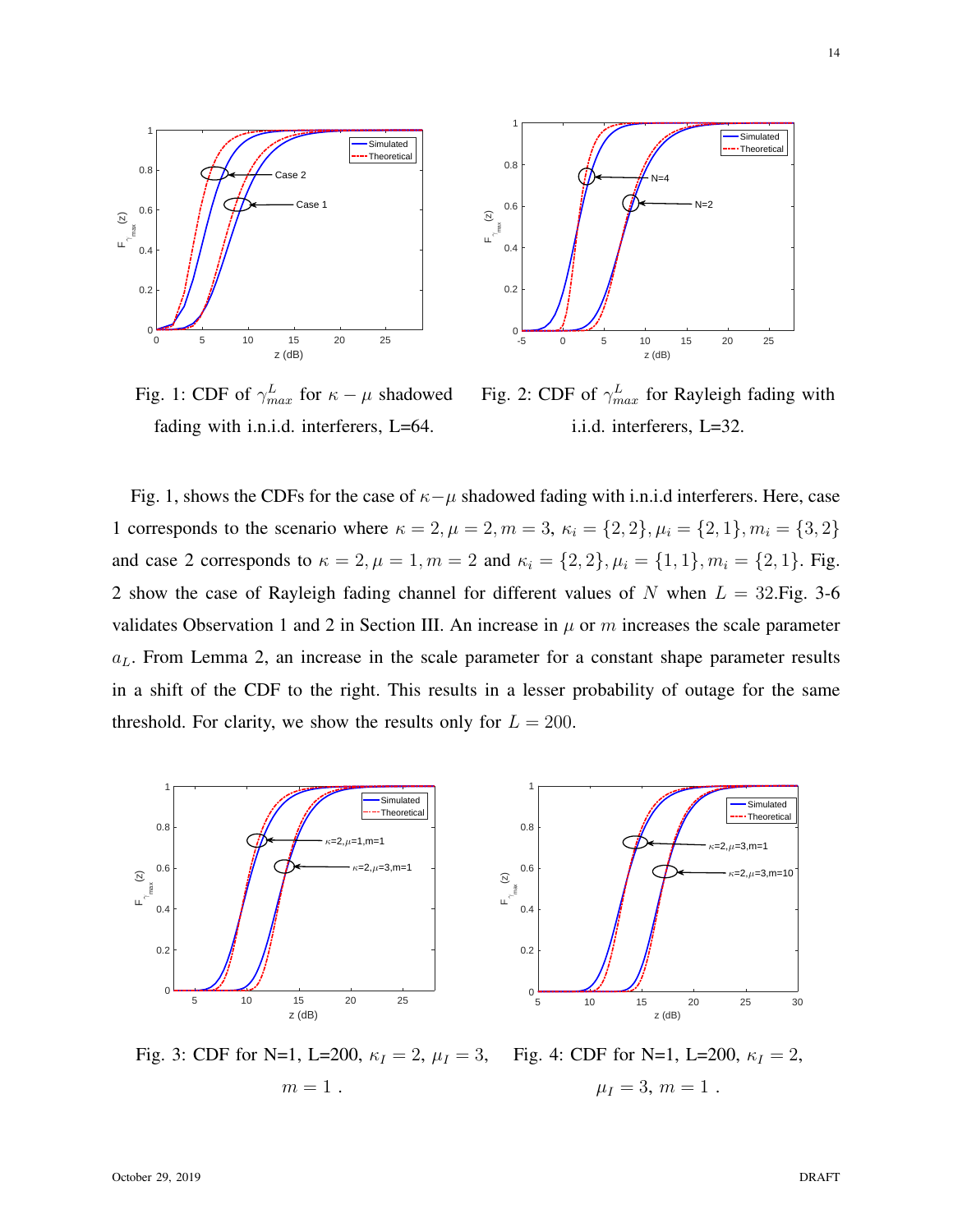

Fig. 5: CDF for N=1, L=200,  $\kappa_I = 2$ ,  $\mu_I = 3, m = 1$ . Fig. 6: CDF for N=1, L=200,  $\kappa_I = 2$ ,  $\mu_I = 3, m = 1$ .

Fig. 5 and 6 show the variation of CDF with respect to variation in κ. From *Observation 2* in Section III, we know that, with an increase in  $\kappa$  the scale parameter  $a_L$  decreases, if  $m - \mu$  is positive. This would result in a decrease in the outage probability. Fig. 5 shows such a scenario and the result agrees with the expected observation. Fig. 6 corresponds to a case where  $\mu > m$ . In this case, it can be observed that an increase in  $\kappa$  results in an increase in the outage probability. The change in outage probability with the change in  $\kappa$  is not very large. Hence, for clarity, in Figs. 5 and 6, we have given only the theoretical Frechet distribution curves.

Fig. 7 compares the simulated and theoretical values of the first moment of  $\gamma_{max}^L$  for different values of  $L$  and  $N$ . As discussed in Section II-B, the first moment of the asymptotic distribution converge to the first moment of the original distribution of  $\gamma_{max}^L$ . From the results, it is clear that the simulated and theoretical values of expectation get closer as  $L$  increases and this convergence is faster for smaller values of N.

*2) Ergodic rate:* The asymptotic ergodic rate of the user in each time slot of the MSC scheduling system is given by

$$
R_{max}^L = \mathbb{E}\left[\log_2(1 + \gamma_{max}^L)\right].\tag{13}
$$

where  $\gamma_{max}^L = max\{\gamma_1, \cdots, \gamma_L\}$ . Recall that  $\gamma_{max}^L$  converges in distribution to a Frechet RV  $\gamma_{max}, \text{ i.e., } \gamma_{max}^L$  $\stackrel{\text{D}}{\rightarrow} \gamma_{max}$ . We still have to prove that  $\lim_{L \to \infty} \mathbb{E}[R_{max}^L] = \mathbb{E}[R_{max}]$  where  $R_{max} =$  $log_2(1 + \gamma_{max})$ . To prove this, we first utilize continuous mapping theorem, which is given as follows [56]: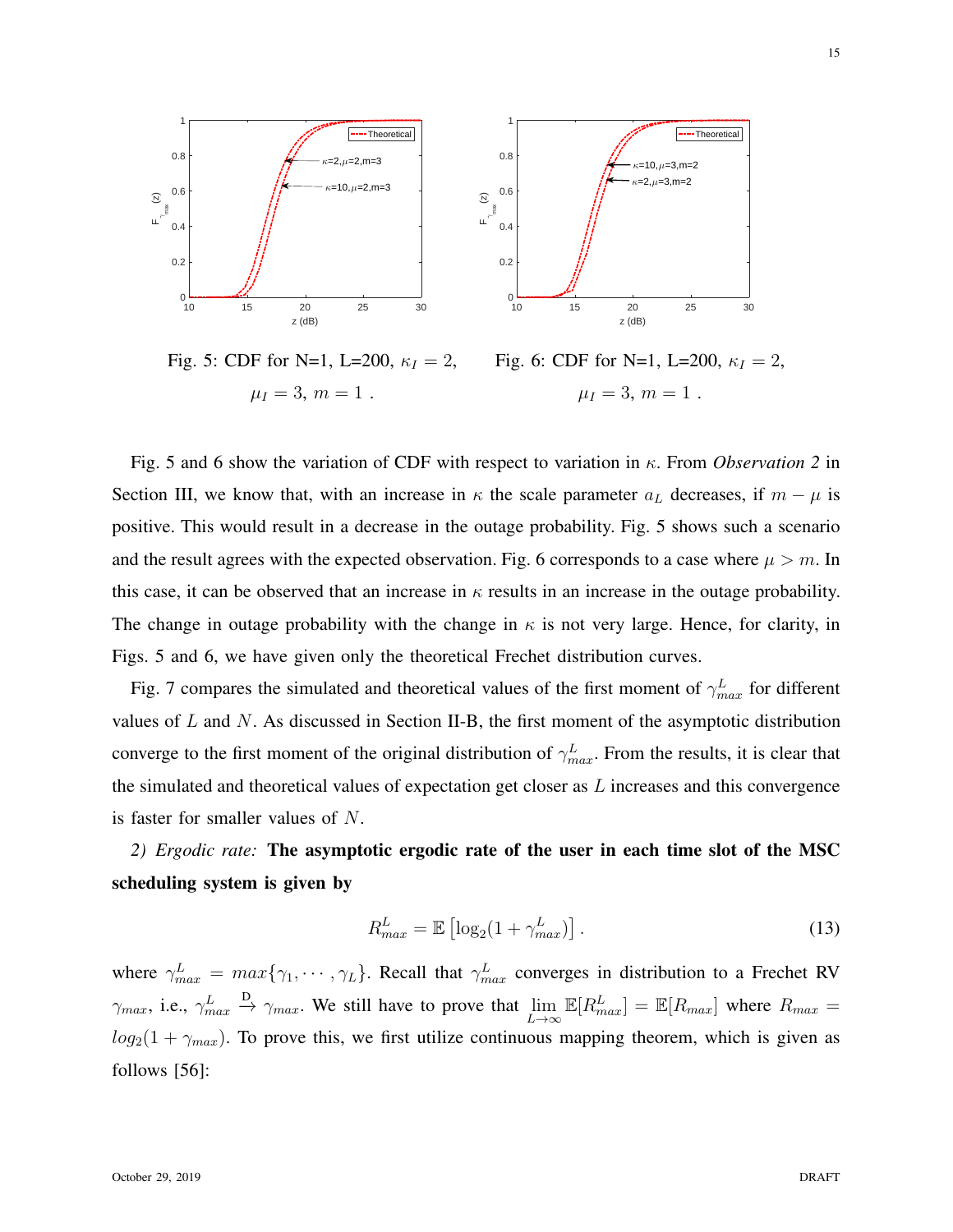**Theorem 6.** Let  $\{X_n\}_{n=1}^{\infty}$  be a sequence of random variables and X another random variable, *all taking values in the same metric space* X. Let Y be another metric space and  $f: X \rightarrow Y$ *a* measurable function and  $C_f := \{x : f \text{ is continuous at } x\}$ . Suppose that  $X_n \stackrel{D}{\rightarrow} X$  and  $\mathbb{P}(X \in C_f) = 1$ , then  $f(X_n) \stackrel{D}{\to} f(X)$ .

Let  $R_{max}^L = log_2(1 + \gamma_{max}^L)$ . Since  $f(x) = log_2(1+x)$  is a continuous function, using Theorem. 6,  $R_{max}^L$  $\stackrel{\text{D}}{\rightarrow}$   $R_{max}$ . Finally, we use monotone convergence theorem, which is given below [57].

**Theorem 7.** Let  $g_n \geq 0$  be a sequence of measurable functions such that  $g_n(\omega) \to g(\omega)$   $\forall \omega$ *except maybe on a measure zero set and*  $g_n(\omega) \leq g_{n+1}(\omega)$ ,  $n \geq 1$ *. We then have* 

$$
\lim_{n \to \infty} \int g_n \ d\mu = \int g \ d\mu. \tag{14}
$$

Here, we know that  $\gamma_{max}^L \leq \gamma_{max}^{L+1}$ ,  $\forall L$  and hence  $\mathbb{P}(\gamma_{max}^L \leq l) \geq \mathbb{P}(\gamma_{max}^{L+1} \leq l)$ . Thus,  $1-F_{\gamma_{max}^L}(l) \leq 1-F_{\gamma_{max}^{L+1}}(l)$ . Logarithm is a monotonic function and hence  $1-F_{R_{max}^L}(l) \leq$  $1 - F_{R_{max}^{L+1}}(l)$ . For a positive RV X, note that the expectation is given by

$$
\mathbb{E}[X] = \int_{0}^{\infty} \mathbb{P}(X > x) dx = \int_{0}^{\infty} (1 - F_X(x)) dx.
$$
 (15)

Thus, making use of Theorem. 7 we have  $\lim_{L \to \infty} \mathbb{E}[R_{max}^L] = \lim_{L \to \infty}$  $\int$ 0  $\mathbb{P}(R_{max}^L > l) \, dl = \int_{0}^{\infty}$ 0  $\lim_{L\to\infty} \mathbb{P}(R^L_{max} >$ l)  $dl = \mathbb{E}[R_{max}]$ . Hence, we have the required result. Given that we have proved the convergence of moments of  $R_{max}^L$  to the moments of  $R_{max}$ , for large L, the expectation in (13) can now be evaluated using the CDF of Frechet RV given in (5), instead of using the true CDF of  $\gamma_{max}^L$ , which is difficult to evaluate. The asymptotic ergodic rate is thus given by  $R = \int_{0}^{\infty}$ 0  $\log_2(1+z) f_{\gamma_{max}}(z) dz$ , where  $f_{\gamma_{max}}(z)$  is the asymptotic PDF of the Frechet RV  $\gamma_{max}^L$ . Substituting the Frechet PDF, the previous expression can be rewritten as follows :

$$
R = \beta(a_L)^{\beta} \int_{0}^{\infty} \log_2(1+z) z^{-\beta - 1} e^{-\left(\frac{z}{a_L}\right)^{-\beta}} dz.
$$
 (16)

16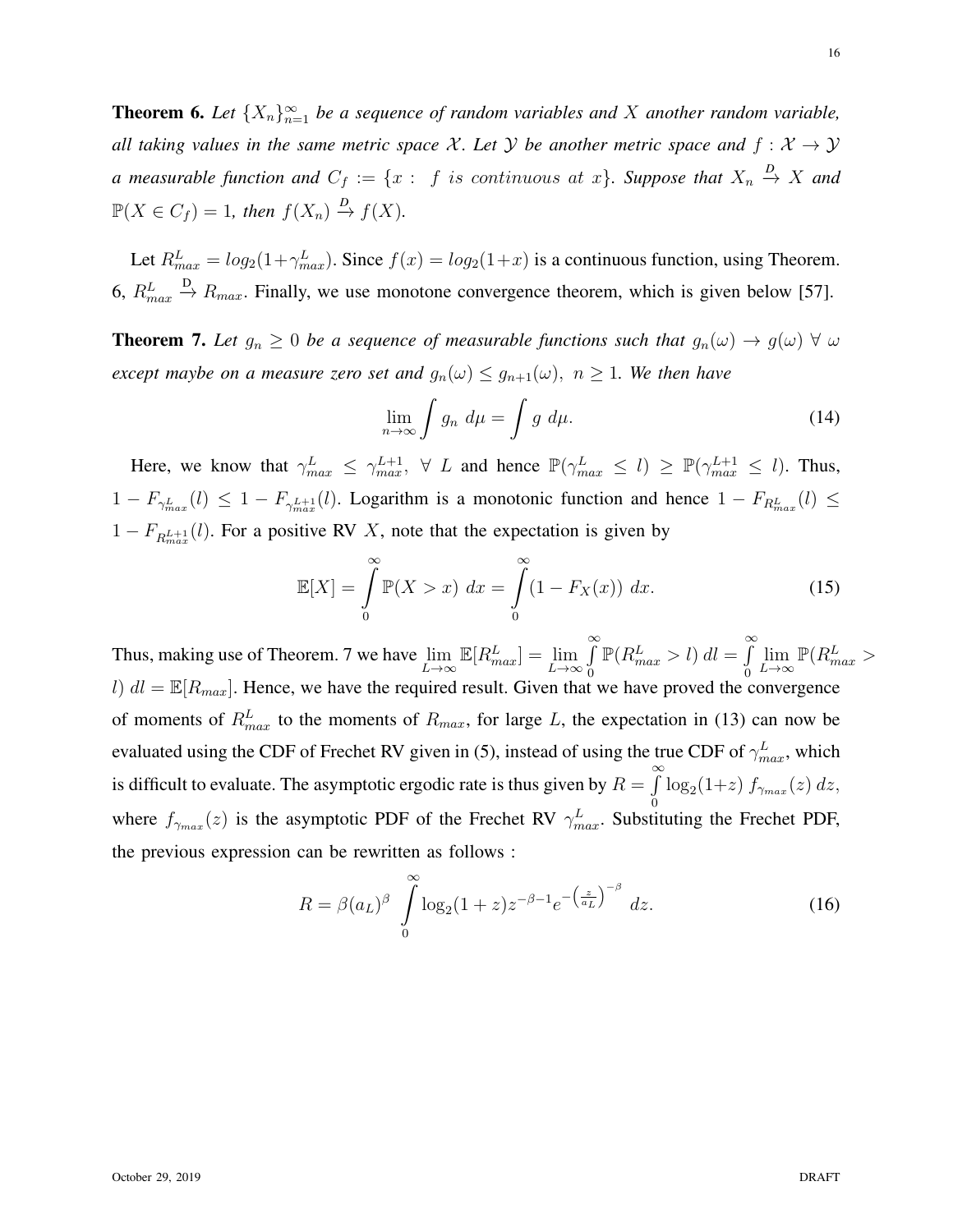

Fig. 7: L vs  $\mathbb{E}[\gamma_{max}^L]$  for  $\kappa = 2$ ,  $\bar{\mu} = 3$ ,  $m = 2$ ,  $\kappa_I = 2, \, \mu_I = 2, \, m_I = 3.$ Fig. 8: L vs ergodic rate for  $\{\kappa = 2, \mu =$  $3, m = 2, \{ \kappa_I = 2, \mu_I = 2, m_I = 3 \}.$ 

From (16), we obtain the following observation :

*Observation 3 :* Ergodic rate increases with increase in  $a<sub>L</sub>$ , for a constant shape parameter  $\beta$ .

Note that both  $\beta$  and z are non-negative and hence  $\log_2(1+z)z^{-\beta-1}$  will also be non-negative for all values of  $\beta$  and z. Hence, with an increase in  $a<sub>L</sub>$ , the rate increases. **Observation 1 and** *Observation 2* along with *Observation 3* will facilitate obtaining inferences on the variations of the asymptotic data rate with respect to the  $\kappa - \mu$  shadowed fading parameters.

Fig. 8 compares simulated values of the rate with the rate computed using (16), for different values of  $L$  and  $N$ . The results show that there is a good match between the simulated and theoretical values over a wide range of  $L$  and  $N$ . As expected, the rate increases with the number of antennas at the receiver. However, with an increase in the number of interferers SIR signals of smaller magnitude are available at the receivers and hence the rate reduces significantly.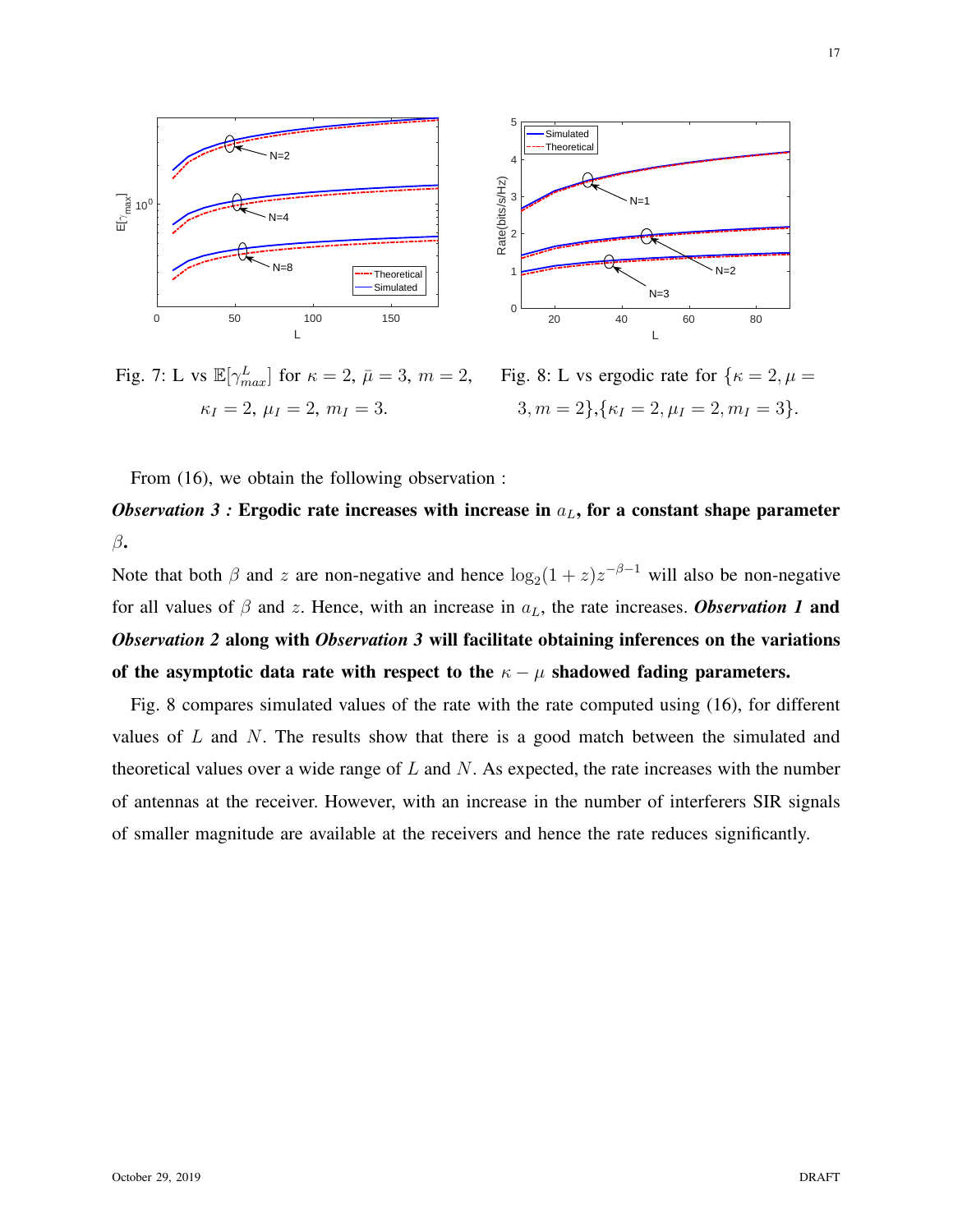

Fig. 9: L vs ergodic rate for  $\{\kappa = 2, \mu = 1, m = 1\}, N = 1.$ Fig. 10: L vs ergodic rate for  $\{\kappa_I = 2, \mu_I = 2, m_I = 3\}, N = 1.$ 

Fig. 9 further shows variation in the rate for changes in the interferer fading parameters (here, interferers are assumed to be i.i.d.). Increase in  $\mu_I, m_I$  results in stronger interferers and hence results in a decrease in the rate. Further, Fig. 10 shows the variation in rate for different values of source fading parameters. As discussed previously for the case of outage probability, increase in  $m$ ,  $\mu$  results in better coverage conditions and hence higher rates. Also, similar to the case of outage probability, the variation of the rate with respect to  $\kappa$  depends on the sign of  $\mu - m$ .

# *B. Upper bound for the rate in FAS (Full Antenna Selection) architecture in massive MIMO*

In massive MIMO scenarios, there is often a restriction to the number of RF chains available for processing. Dedicated RF chains for each antenna in the massive MIMO antenna array is a cost prohibitive and power hungry design [9]. Hence, a very common practice is to choose a subset of antennas from the array for further processing. This is known as the full array switching (FAS) architecture. Very recently, the authors of [9], [10] discussed the analysis of FAS systems in a noise-limited scenario using EVT, when the channel experiences Rayleigh fading. In this subsection, we derive upper bounds on the rate for FAS architecture in an interference-limited scenario for  $\kappa - \mu$  shadowed fading channels. Note that our results will generalize the FAS results of [10].

Consider a multi-antenna receiver with  $L$  antennas, out of which  $L<sub>s</sub>$  antennas are selected for further processing. Upper bound on the rate in a FAS scenario would correspond to the condition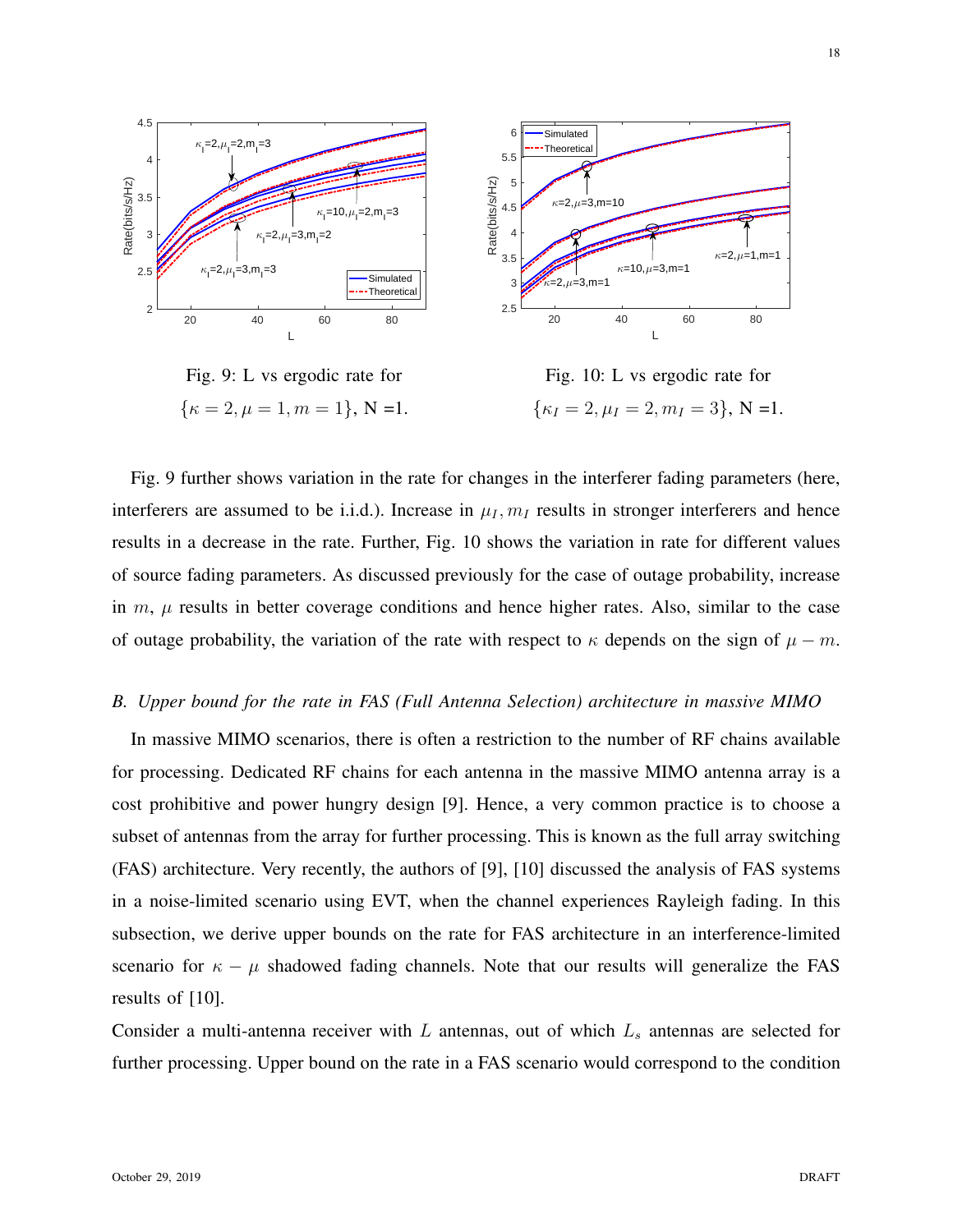where the first  $L_s$  antennas in terms of SIR are selected. The corresponding bound is given by [10] :

$$
R_{ub,fas} = \mathbb{E}\left[\sum_{l=1}^{L_s} log_2(1+\gamma_{(l)}^L)\right],\tag{17}
$$

where  $\{\gamma_{(l)}^L\}_{l=1,2,\dots,L}$  are the ordered SIR RVs; ie.  $\gamma_{(1)}^L > \gamma_{(2)}^L > \cdots > \gamma_{(L)}^L > 0$ . The convergence of the above moment to the first moment of the limiting distribution is guaranteed by extending the same claims used in the previous section to prove convergence of rate in MSC scheduling systems. Now, to compute the ergodic rate as in (17), we need the joint distribution of the first  $L<sub>s</sub>$  SIR RVs. The exact expression for the joint pdf of  $L<sub>s</sub>$  ordered i.i.d. random variables  ${x_{(1)} \ge x_{(2)} \ge \cdots \ge x_{(L_s)}}$  is given by

$$
f_{x_{(1)},x_{(2)},\cdots,x_{(L_s)}}(x_{(1)},x_{(2)},\cdots,x_{(L_s)}) = L_s! \prod_{l=1}^{L_s} f(x_{(l)}),
$$
\n(18)

where  $f(x)$  is the pdf of each of the RV  $x_{(i)}$ ;  $i = 1, \dots, L$ . The evaluation of (17) using the true joint distribution as given in (18) will result in a very complex expression due to the complicated nature of the  $L<sub>s</sub>$  product terms and the  $L<sub>s</sub>$  fold integration. In fact, even the evaluation of a single term of the product using (39) will take close to an hour in Mathematica. However, we make use of the following result from EVT to derive the asymptotic joint distribution of the first  $L<sub>s</sub>$ RVs.

**Lemma 3.** *Given a sequence of i.i.d RVs*  $X_1, X_2, \cdots, X_L$  *with a common CDF*  $F(x)$  *that belongs to the MDA of one of the three EVD*  $G(x)$  *such that*  $\frac{max(X_1, X_2, \dots, X_L) - b_L}{a_L}$  $\stackrel{D}{\rightarrow} G(x)$ *. Suppose that*  $X_{(1)} > X_{(2)} > \cdots > X_{(L)}$  is the ordered sequence of  $X_1, X_2, \cdots, X_L$  then the  $L_s$  dimensional  $vector \left(\frac{X_{(1)}-b_L}{a_L}\right)$  $\frac{a_1-b_L}{a_L}, \frac{X_{(2)}-b_L}{a_L}$  $\frac{a_2-b_L}{a_L}, \cdots, \frac{X_{(L_s)}-b_L}{a_L}$ a<sup>L</sup> *has the following asymptotic joint distribution :*

$$
g_{1,2,\cdots,L_s}(x_{(1)},x_{(2)},\cdots,x_{(L_s)})=G(x_{(L_s)})\prod_{l=1}^{L_s}\frac{g(x_{(l)})}{G(x_{(l)})},\tag{19}
$$

*with*  $x_{(1)} > x_{(2)} > \cdots > x_{(L_s)}$  *and*  $g(x)$  *is the pdf of*  $max(X_1, X_2, \cdots, X_L)$ *.* 

*Proof.* Please refer to page 219 in [58] for the proof.

 $\Box$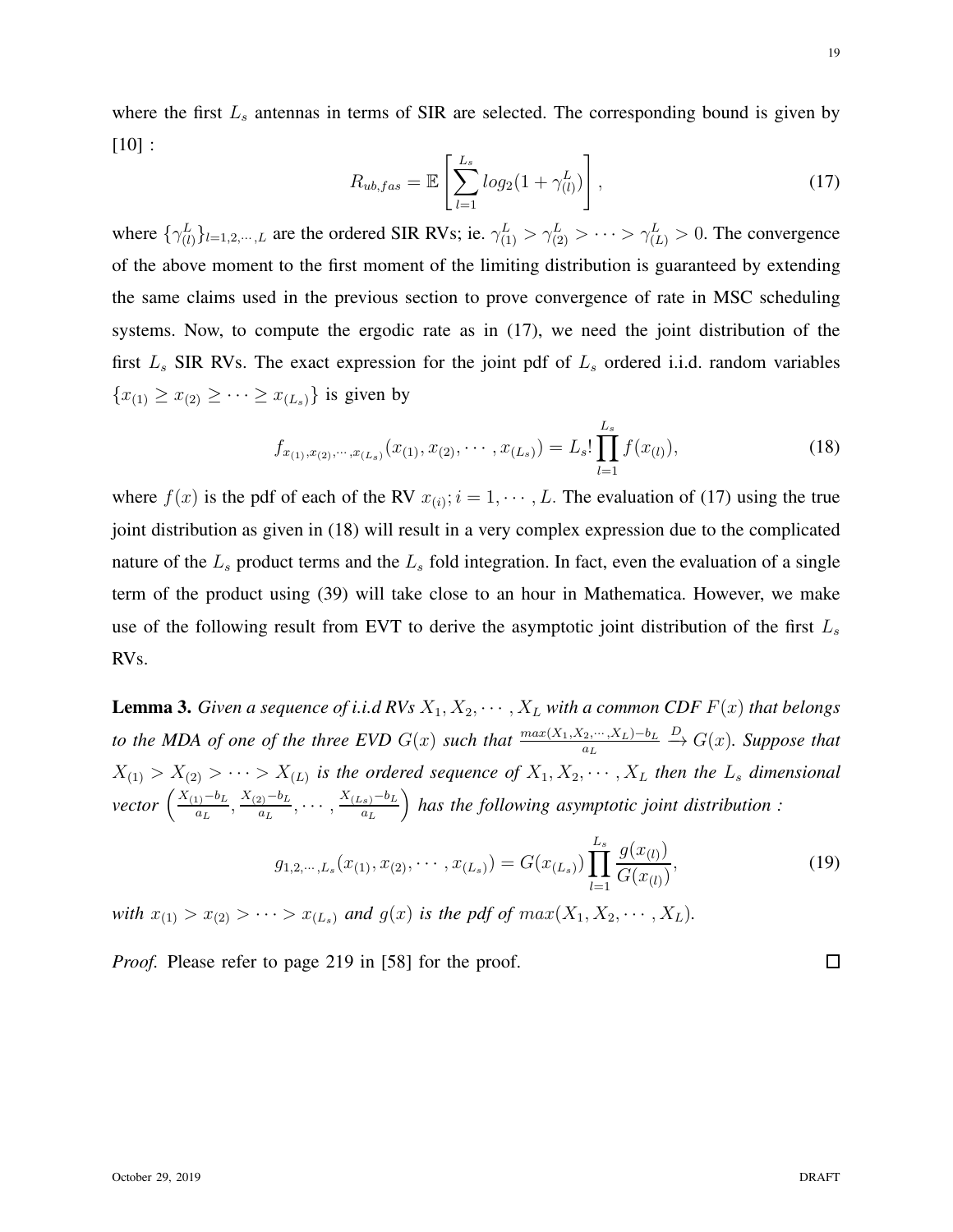

Fig. 11: Asymptotic upper bound of rate and simulated rate of FAS systems in Rayleigh fading.

The corresponding joint distribution in our case is as follows :

$$
f_{x_{(1)},x_{(2)},\cdots,x_{(L_s)}}(x_{(1)},x_{(2)},\cdots,x_{(L_s)}) = \left(\beta(a_L)^{\beta+1}\right)^{L_s} \exp\left(-\left(\frac{x_{(L_s)}}{a_L}\right)^{-\beta}\right) \prod_{l=1}^{L_s} \left(x_{(l)}\right)^{-1-\beta}.
$$
\n(20)







Fig. 13: Asymptotic upper bound of rate and simulated rate of FAS systems in  $\kappa - \mu$  shadowed fading with i.i.d. interferers.

Now, using the expression for the joint distribution of ordered RVs in (20) we can compute the upper bound for the rate easily. We show typical simulation results to validate the bounds for FAS systems. Here, the best 4 or 8 antennas are selected for further processing in each case. We can see that the bound is tight for the case of  $L_s = 4$  and the bound gets looser for larger values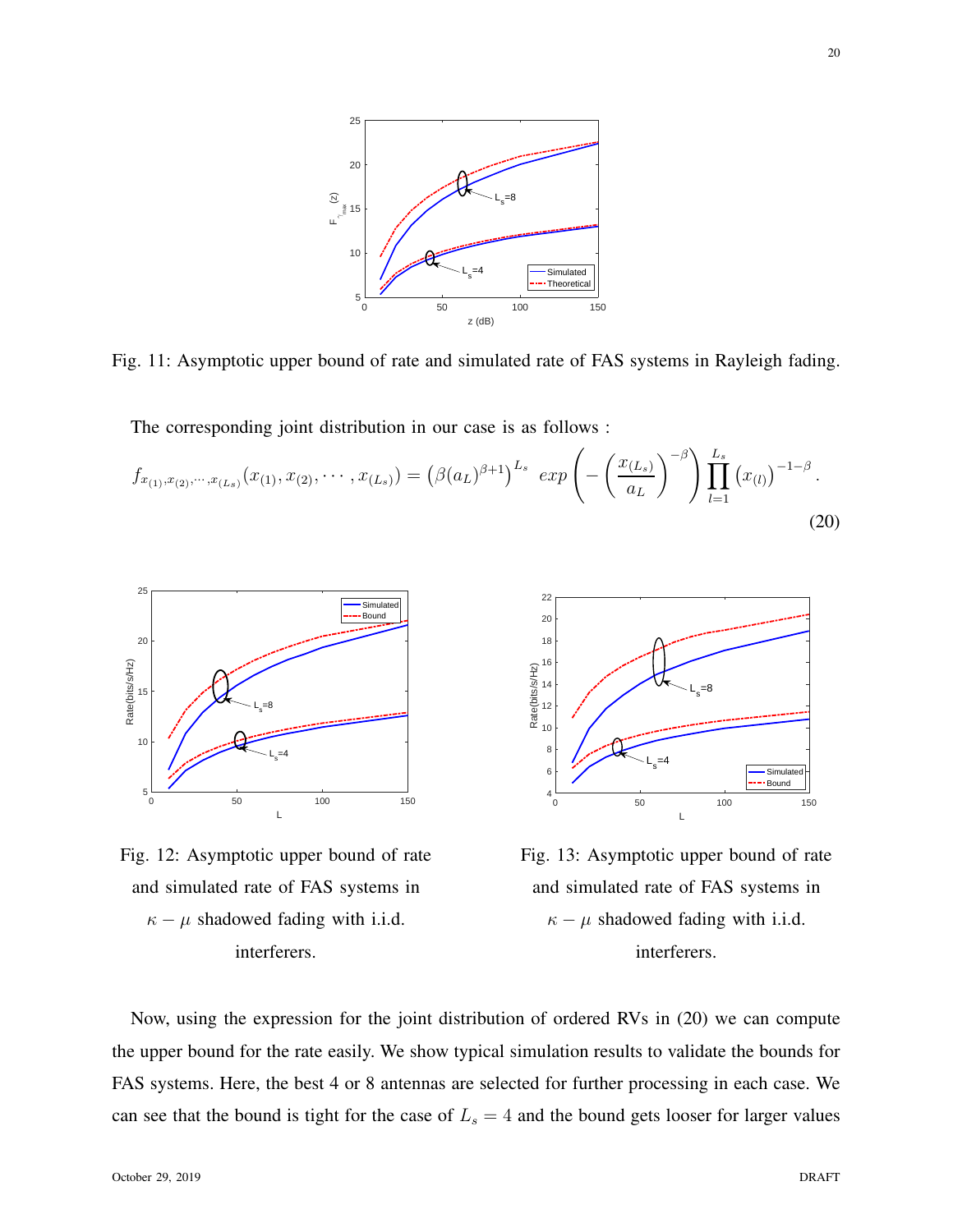of  $L<sub>s</sub>$ . Here, the asymptotic statistics of the ordered RVs allows easy evaluation of the upper bound on the rate. Fig. 11 shows the asymptotic bound and the simulated rate with different antenna lengths, for the case of FAS architectures in Rayleigh fading environment. Further, Fig. 12 and Fig. 13 shows the simulated and asymptotic bound for the rate in FAS system in a  $\kappa - \mu$ shadowed fading environment. The fading parameters chosen for the simulations in Fig. 12 and Fig. 13 are  $\kappa = 2$ ,  $\mu = 3$ ,  $m = 1$ ,  $\kappa_I = 2$ ,  $\mu_I = 1$ ,  $m_I = 1$  and  $\kappa = 2$ ,  $\mu = 3$ ,  $m = 1$ ,  $\kappa_1 = 2$ ,  $\mu_1 = 1$ ,  $m_1 = 1$  and  $\kappa_2 = 2$ ,  $\mu_2 = 2$ ,  $m_2 = 1$  respectively.

### *C. Other applications:*

Besides the performance analysis of MSC scheduling and FAS systems, the results derived in our work can also be used in other applications. One can derive the asymptotic outage probability and ergodic rate of the maximum SIR antenna (i.e., selection combining) in a massive MIMO scenario. These metrics describe the performance of the best antenna from the antenna array under a given channel condition and hence are useful for system characterization and resource allocation, especially when limited number of high-resolution RF chains are available at the receiver [59], [60]. Also, note that the asymptotic distribution of the kth maximum SIR RV can be derived easily from the distribution of the maximum RV using [58, Eqn. (8.4.2)]. This can be used for the performance analysis of a general selection-diversity (SD) scheme as in [12]. One can also determine the joint distribution of the largest and second largest SIR RV and determine performance bounds for generalized selection combining (GSC) schemes in massive MIMO receivers [61]–[63]. Also, our asymptotic distribution of the maximum SIR can be used for the analysis of receive antenna selection schemes in spectrum sharing systems [8].

## V. CONCLUSIONS

We considered L wireless links in the presence of  $N$  co-channel interferers experiencing nonidentical  $\kappa - \mu$  shadowed fading conditions with  $\{\kappa, \mu, m, \bar{x}\}\$  and  $\{\kappa_i, \mu_i, m_i, \bar{y}_i; i = 1, \cdots, N\}$ being the fading parameters of the source and interferers respectively. Let,  $\gamma = \gamma_j$ ,  $\forall j \in \mathbb{C}$  $\{1, \dots, L\}$  represent the SIR available at each user/antenna and  $\gamma_{max}^L$  is the maximum over all  $\gamma_j$ . Following are our key results and observations :

• The asymptotic distribution of  $\gamma_{max}^L$  is a Frechet distribution with scale parameter  $a_L$  =  $F_{\gamma}^{-1}(1 - L^{-1})$  and shape parameter  $\beta = \sum_{n=1}^{N}$  $i=1$  $\mu_i$ .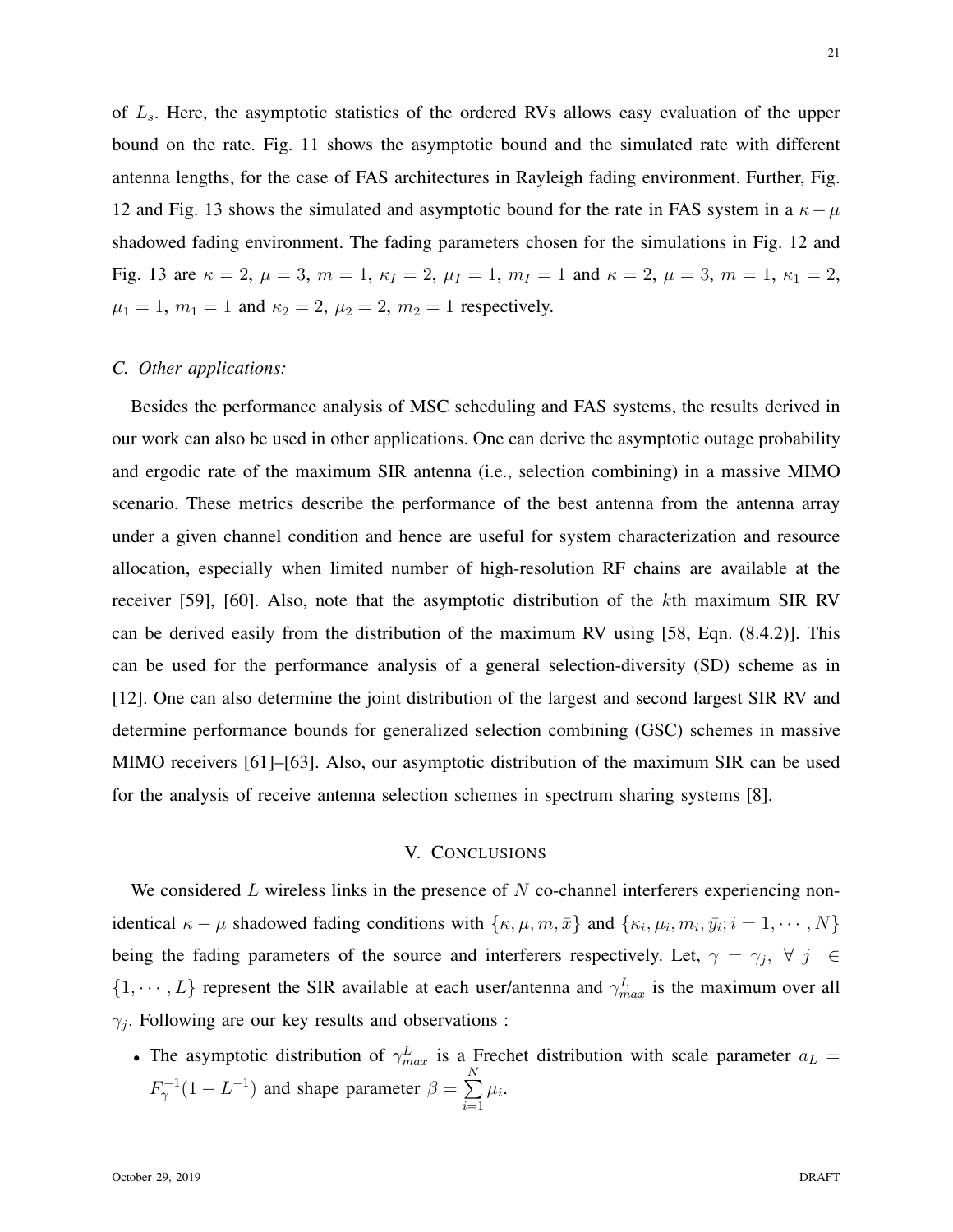- The  $\nu^{th}$  moment of  $\gamma_{max}^L$  converges to the  $\nu^{th}$  moment of the corresponding Frechet distribution for all  $\nu < \sum_{i=1}^{N}$  $i=1$  $\mu_i$ .
- The rate of convergence of  $F_{\gamma_{max}^L}(z)$  to the Frechet distribution is O  $\sqrt{ }$  $\vert L$  $-\left(\sum_{i=1}^N \mu_i\right)$  $\setminus$ <sup>-1</sup>  $+ L^{-1}$  $\setminus$  $\cdot$ From this result, we can observe that the maximum deviation between the true distribution of the maximum and the asymptotic distribution of the maximum over all the points decreases with an increase in  $L$ . Also, in order to demonstrate the practical validity of the work, we studied the empirical KL divergence between the exact distribution of the maximum and the corresponding asymptotic distribution. The KL divergence results indicated the closeness
	- between the asymptotic results and the exact results, even for finite L.
- Using results from stochastic ordering, the variation in the behaviour of the asymptotic outage probability and asymptotic ergodic rate with respect to variations in the source fading environment is studied.
- We analyze the utility of the derived asymptotic results in the following applications :
	- i Analysis of asymptotic outage probability and asymptotic ergodic rate of the user in each time slot of an MSC system.
	- ii Derivation of the asymptotic upper bound on the rate in FAS architectures for antenna selection

Further, simulations are provided to validate the above results and to confirm the utility of our results. As the  $\kappa - \mu$  shadowed fading model is a generalized fading model encompassing most of the general fading scenarios as special cases, our results can be used in a number of problem scenarios involving maxima statistics.

# APPENDIX A

# PROOF FOR THEOREM 2

 $F_{\gamma}(z)$  belongs to the MDA of the Frechet distribution, if it satisfies (2). The CDF of the SIR RV  $\gamma$  is given by  $F_{\gamma}(z) = \mathbb{P}(\gamma \leq z)$ , where  $\mathbb{P}(\cdot)$  represents the probability of an event. Note that, this is equivalent to the expression for outage probability with a threshold  $z$ . The expression for outage probability in a  $\kappa - \mu$  shadowed interference-limited scenario is given in [48, Eqn.(6)]<sup>4</sup>.

<sup>&</sup>lt;sup>4</sup>Note that there was an typo in the equation in the original version of [48] and the correct expressions are used above. An errata for [48] has also been communicated.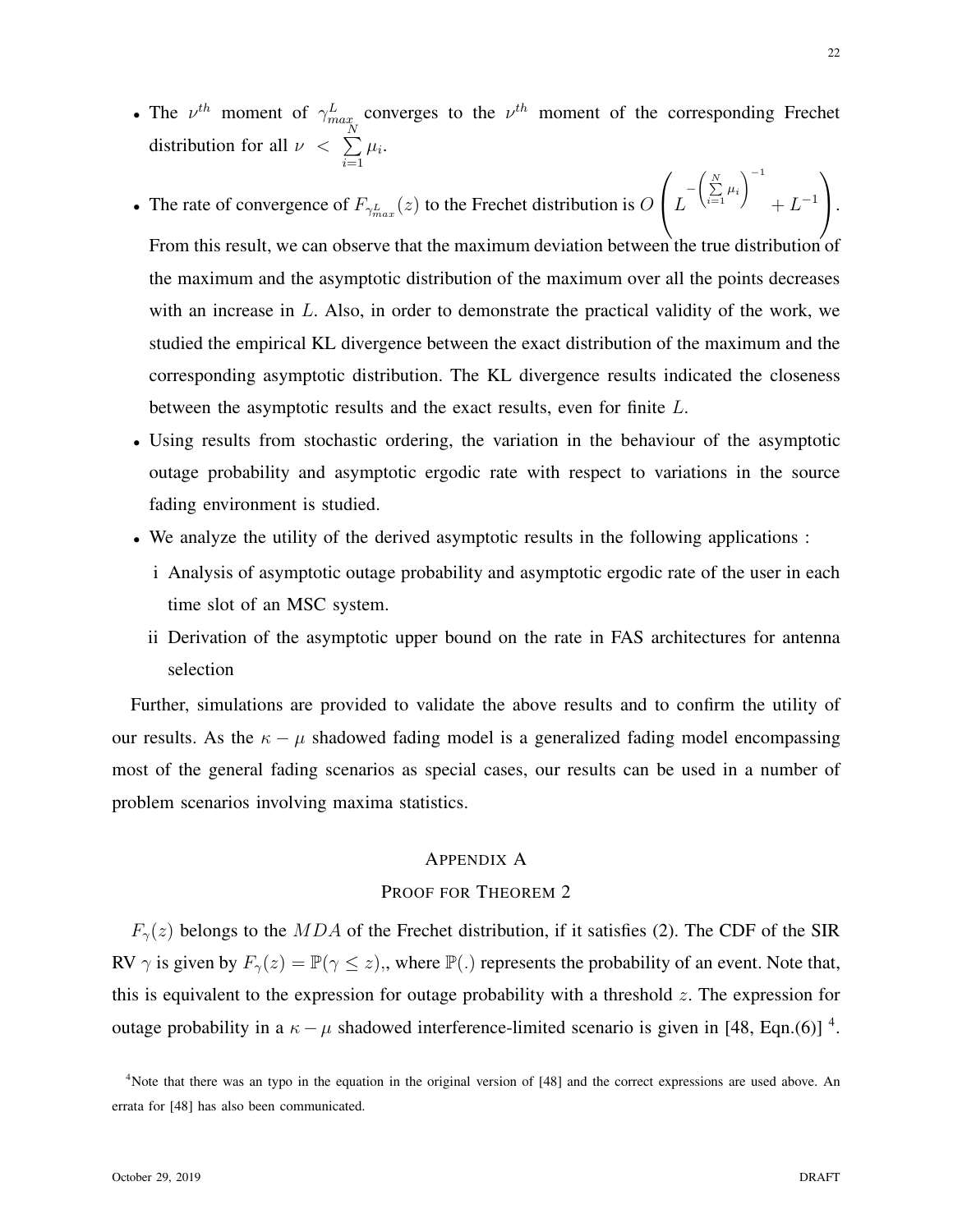An equivalent expression for the above CDF in the form of an infinite sum of Lauricella functions of the fourth kind is given below [48, Eqn. (20)]. We assume that the source and interferers undergo  $\kappa - \mu$  shadowed fading with parameters  $(\kappa, \mu, m, \bar{x})$  and  $\{(\kappa_i, \mu_i, m_i, \bar{y}_i); i = 1, \cdots, N\}$ respectively, where N is the number of interferers and  $\bar{x}$ ,  $\{\bar{y}_i; i = 1, \cdots, N\}$  are the expectations of the corresponding RVs. Then the CDF of  $\gamma$  is given by

$$
F_{\gamma}(z) = 1 - K_1 \sum_{p=0}^{\infty} \frac{(m)_p (1 - \frac{\theta}{\lambda})^p \Gamma \left[ \sum_{i=1}^N \mu_i + \mu + p \right]}{(\mu)_p p!} F_D^{(2N)} (1 - p - \mu, \mu_1 - m_1, \cdots, \mu_N - m_N, \nm_1, \cdots, m_N; 1 + \sum_{i=1}^N \mu_i; \frac{\theta}{\theta + z \theta_1}, \cdots, \frac{\theta}{\theta + z \theta_N}, \frac{\theta}{\theta + z \lambda_1}, \cdots, \frac{\theta}{\theta + z \lambda_N},
$$
\n(21)

where  $K_1 =$  $\prod_{i=1}^N\Bigg(\Bigg(\frac{\theta}{\theta+z}$  $\theta + z\theta_i$  $\bigwedge^{\mu_i-m_i}$  (  $\theta$  $\theta + z\lambda_i$  $\langle m_i \rangle$  $\theta^m$  $\Gamma$   $\left[\sum_{i=1}^{N}\right]$  $i=1$  $\mu_i + 1$   $\Gamma[\mu] \lambda^m$ ,  $(m)_p = \frac{\Gamma[m+p]}{\Gamma[m]}$  $\Gamma[m]$ is the Pochhammer symbol

and

$$
\theta = \frac{\bar{x}}{\mu(1+\kappa)}, \ \theta_i = \frac{\bar{y}_i}{\mu_i(1+\kappa_i)}, \ \lambda = \frac{(\mu\kappa + m)\bar{x}}{\mu(1+\kappa)}, \lambda_i = \frac{(\mu_i\kappa_i + m_i)\bar{y}_i}{\mu_i(1+\kappa_i)m_i}.\tag{22}
$$

To show that  $F_{\gamma}(z)$  belongs to the *MDA* of the Frechet distribution, we first do some simplifications of the CDF in (21). This CDF expression has a Lauricella function of the fourth kind  $(F_D^{(2N)}(.))$ , which has the following series expansion [64]:

$$
F_D^{(N)}(a, b_1, \cdots, b_N; c; x_1, \cdots, x_N) = \sum_{p_1, \cdots, p_N = 0}^{\infty} \frac{(a)_{p_1 + \cdots, p_N}}{(c)_{p_1 + \cdots + p_N}} \prod_{i=1}^N (b_i)_{p_i} \frac{x_i^{p_i}}{p_i!}.
$$
 (23)

Substituting (23) in (21), we get an expanded form for the CDF of  $\gamma$  as given in (24). Further, by rewriting the inner 2N fold summation in (24) as two separate terms one with  $p_1 = \cdots = p_{2N} = 0$ and the second with rest of the terms,we get (25).

$$
F_{\gamma}(z) = 1 - \frac{\prod_{i=1}^{N} \left(\frac{\theta}{\theta + z\theta_{i}}\right)^{\mu_{i} - m_{i}} \left(\frac{\theta}{\theta + z\lambda_{i}}\right)^{m_{i}} \theta^{m}}{\Gamma\left[\sum_{i=1}^{N} \mu_{i} + 1\right] \Gamma[\mu] \lambda^{m}} \times \sum_{p=0}^{\infty} \frac{(m)_{p} \left(1 - \frac{\theta}{\lambda}\right)^{p}}{(\mu)_{p} p!} \Gamma\left[\sum_{i=1}^{N} \mu_{i} + p + \mu\right] \times \sum_{p=0}^{\infty} \frac{(1 - p - \mu)_{p_{1} + \dots + p_{2N}} \prod_{i=1}^{N} (\mu_{i} - m_{i})_{p_{i}} (m_{i})_{p_{i+N}}}{\prod_{i=1}^{N} \mu_{i} \left(\frac{\theta}{\theta + z\theta_{i}}\right)^{p_{i}} \left(\frac{\theta}{\theta + z\lambda_{i}}\right)^{p_{i+N}} \cdot \sum_{i=1}^{\infty} \frac{(24)^{\sum_{i=1}^{N} \mu_{i}}}{\prod_{i=1}^{N} \mu_{i}} \frac{\left(\frac{\theta}{\theta + z\theta_{i}}\right)^{p_{i}} \left(\frac{\theta}{\theta + z\lambda_{i}}\right)^{p_{i+N}}}{p_{i}! p_{i+N}!}.
$$
\n
$$
(24)
$$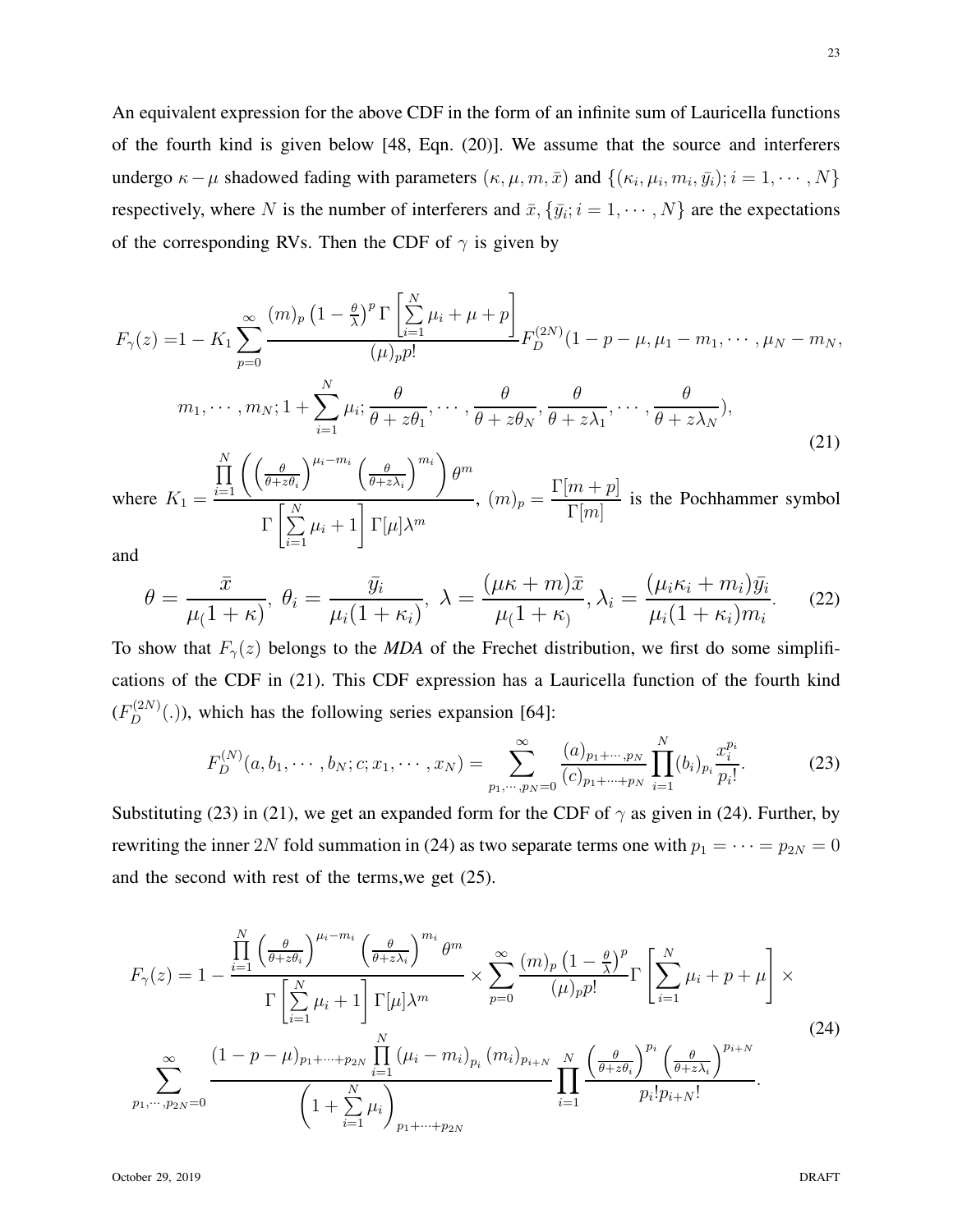$$
1 - F_{\gamma}(z) = K_2 \sum_{p=0}^{\infty} C_1 \left\{ C_2 z^{-\sum_{i=1}^{N} \mu_i} \prod_{i=1}^{N} \left( \frac{\theta}{z} + \theta_i \right)^{-(\mu_i - m_i)} \left( \frac{\theta}{z} + \lambda_i \right)^{-m_i} + \sum_{p=0}^{\infty} C_2 z^{-\sum_{i=1}^{N} \mu_i} \sum_{z=i}^{-(\sum_{i=1}^{N} (\mu_i + p_{i+N})} \prod_{i=1}^{N} \frac{\left( \frac{\theta}{z} + \theta_i \right)^{m_i - \mu_i - p_i} \left( \frac{\theta}{z} + \lambda_i \right)^{-m_i - p_{i+N}}}{p_i! p_{i+N}!} \right\},
$$
\n
$$
s.t. \exists p_{i_1} \neq 0; i_1 \in \{1, \dots, 2N\}
$$
\nwhere  $K_2 = \frac{\left( \frac{\theta}{\lambda} \right)^m}{\Gamma \left[ 1 + \sum_{i=1}^{N} \mu_i \right] \Gamma[\mu]}$ ,  $C_1 = \frac{\left( m \right)_p \left( 1 - \frac{\theta}{\lambda} \right)^p}{(\mu) p!} \Gamma \left[ \sum_{i=1}^{N} \mu_i + p + \mu \right]$  and

$$
\mathcal{L}_{i} = 1 \int_{N} \prod_{i=1}^{N} (\mu_i - m_i)_{p_i} (m_i)_{p_{i+N}} \sum_{j=1}^{N} \mu_i + p_i + p_{i+N}
$$
\n
$$
C_2 = \frac{\left(1 - p - \mu\right)_{p_1 + \dots + p_{2N}}}{\left(1 + \sum_{i=1}^{N} \mu_i\right)_{p_1 + \dots + p_{2N}}}
$$
\nAfter further rearrangement of the terms, we obtain

the terms, we obtain,

$$
1 - F_{\gamma}(z) = K_2 \sum_{p=0}^{\infty} C_1 \left\{ C_2 z^{-\sum_{i=1}^{N} \mu_i} \prod_{i=1}^{N} \left( \frac{\theta}{z} + \theta_i \right)^{-(\mu_i - m_i)} \left( \frac{\theta}{z} + \lambda_i \right)^{-(m_i)} + z^{-\sum_{i=1}^{N} \mu_i} h(z) \right\},
$$
\nwhere  $h(z) = \sum_{\substack{p_1 \cdots p_{2N} = 0, \\ s.t \ \exists p_{i_1} \neq 0; \ i_1 \in \{1, \cdots, 2N\}}} C_2 z^{-\sum_{i=1}^{N} (p_i + p_{i+N})} \prod_{i=1}^{N} \frac{\left( \frac{\theta}{z} + \theta_i \right)^{m_i - \mu_i - p_i} \left( \frac{\theta}{z} + \lambda_i \right)^{-m_i - p_{i+N}}}{p_i! p_{i+N}!}.$ \n
$$
(26)
$$

Now, let us focus on the term  $h(z)$ . As  $z \to \infty$ ,  $z^{-\sum_{i=1}^{N} (p_i + p_{i+N})}$  tends to zero and the product  $\prod$ N  $i=1$  $\left(\frac{\theta}{z}+\theta_i\right)^{m_i-\mu_i-p_i}\left(\frac{\theta}{z}+\lambda_i\right)^{-m_i-p_{i+N}}$  $p_i!p_{i+N}!$ will tend to a finite and positive value, which is  $\prod$  $\theta_i^{m_i-\mu_i-p_i}\lambda_i^{-m_i-p_{i+N}}$ i

 $i=1$  $\frac{p_i! p_{i+N}!}{p_i! p_{i+N}!}$ . Hence  $\lim_{z\to\infty} h(z) = 0$ . Recall from (2) that the condition for a CDF  $F$  to belong to the MDA for Frechet distribution is

$$
\lim_{t \to \infty} \frac{1 - F(tz)}{1 - F(t)} = z^{-\beta}.
$$
\n(27)

Substituting (26) in the left hand side (LHS) of the above relation, we have,

$$
\lim_{t \to \infty} \frac{K_2 \sum_{p=0}^{\infty} C_1 \{C_2(tz)^{-\sum_{i=1}^{N} \mu_i} \prod_{i=1}^{N} (\frac{\theta}{tz} + \theta_i)^{-(\mu_i - m_i)} (\frac{\theta}{tz} + \lambda_i)^{-(m_i)} + (tz)^{-\sum_{i=1}^{N} \mu_i} h(tz) \}}{K_2 \sum_{p=0}^{\infty} C_1 \{C_2(t)^{-\sum_{i=1}^{N} \mu_i} \prod_{i=1}^{N} (\frac{\theta}{t} + \theta_i)^{-(\mu_i - m_i)} (\frac{\theta}{t} + \lambda_i)^{-(m_i)} + (t)^{-\sum_{i=1}^{N} \mu_i} h(t) \}}
$$
(28)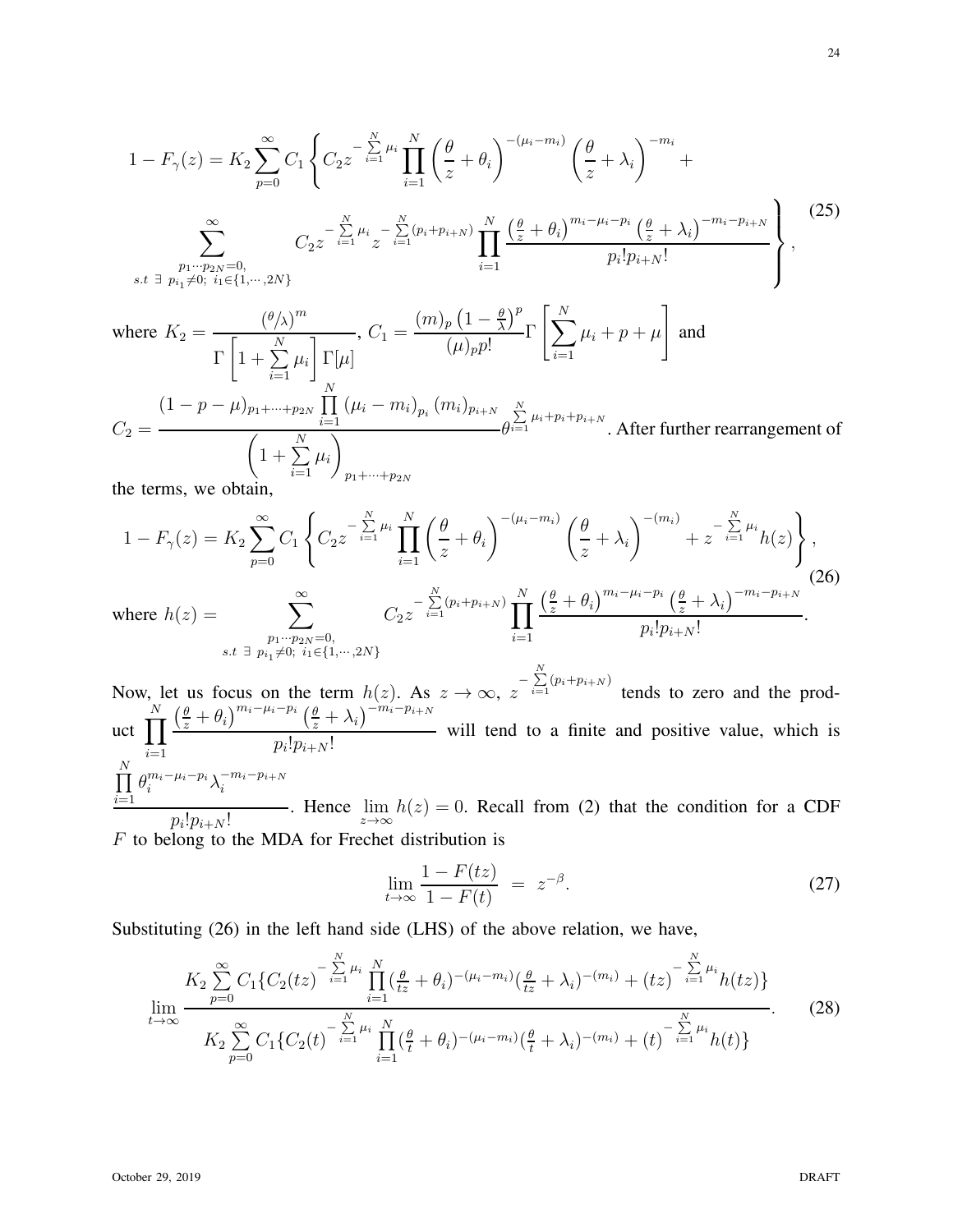Cancelling the terms common to both numerator and denominator, we obtain,

$$
\lim_{t \to \infty} \frac{z^{-\sum\limits_{i=1}^{N} \mu_i} K_2 \sum\limits_{p=0}^{\infty} C_1 \{ C_2 \prod\limits_{i=1}^{N} (\frac{\theta}{tz} + \theta_i)^{-(\mu_i - m_i)} (\frac{\theta}{tz} + \lambda_i)^{-(m_i)} + h(tz) \}}{K_2 \sum\limits_{p=0}^{\infty} C_1 \{ C_2 \prod\limits_{i=1}^{N} (\frac{\theta}{t} + \theta_i)^{-(\mu_i - m_i)} (\frac{\theta}{t} + \lambda_i)^{-(m_i)} + h(t) \}}
$$
\n(29)

Since we have already proven that  $\lim_{z \to \infty} h(z) = 0$ , (29) evaluates to  $z^{-\sum_{i=1}^{N} \mu_i}$ .

# APPENDIX B

#### DERIVATION OF RATE OF CONVERGENCE

To derive the result in Theorem 5, we first define the  $\delta$ -neighborhood of GPD for a Frechet RV. Let the  $\delta$ -neighbourhood be denoted by  $Q_1(\delta)$  and the GPD for a Frechet RV be denoted by  $W_{\{1,\beta\}}$ . The Extreme Value Distributions (EVDs) lies in the  $\delta$  neighbourhood of one of three GPD  $W_{\{i,\beta\}}$ ;  $i = 1, 2, 3$  with  $\delta = 1$ .

**Definition 2.** δ-neighborhood  $Q_1(\delta)$  of the GPD  $W_{\{1,\beta\}}$  [65] is defined as  $Q_1(\delta) := \{F : \omega(F)$  $= \infty$ } and F has a density f on  $[z_0, \infty]$  for some  $z_0 > 0$  such that for some shape parameter  $\beta > 0$  and some scale parameter  $a > 0$  on  $[z_0, \infty]$ , we have,

$$
f(z) = \frac{1}{a} W'_{1,\beta} \left(\frac{z}{a}\right) \left(1 + O((1 - W_{1,\beta}(z))^{\delta})\right),\tag{30}
$$

where  $\omega(F) := \sup\{z \in \mathbb{R} : F(z) < 1\}$ . In fact the GPD for the Frechet distribution is defined in [65] as  $W_{1,\beta} = 1 - z^{-\beta}; z \ge 1$  and using this, (30) can be rewritten as

$$
f(z) = \frac{\beta}{a} \left(\frac{z}{a}\right)^{-\beta - 1} \left(1 + O((z^{-\beta})^{\delta})\right). \tag{31}
$$

This definition says that, if a PDF f on  $[z_0, \infty]$  for some  $z_0 > 0$  can be written in the form of (31), then the corresponding CDF F belongs to the  $\delta$ -neighborhood  $Q_1(\delta)$  of the Frechet distribution<sup>5</sup>. The PDF of the SIR RV at the  $j<sup>th</sup>$  antenna is given by,

<sup>5</sup> For a real or complex valued function  $g_1(x)$  and a strictly positive real valued function  $g_2(x)$  both defined on some unbounded subset of  $\mathbb{R}^+$ , we say  $g_1(x) = O(g_2(x))$ , iff  $\exists M \in \mathbb{R}^+$  and  $x_0 \in \mathbb{R}$  such that,  $|g_1(x)| \leq Mg_2(x)$   $\forall x \geq x_0$ .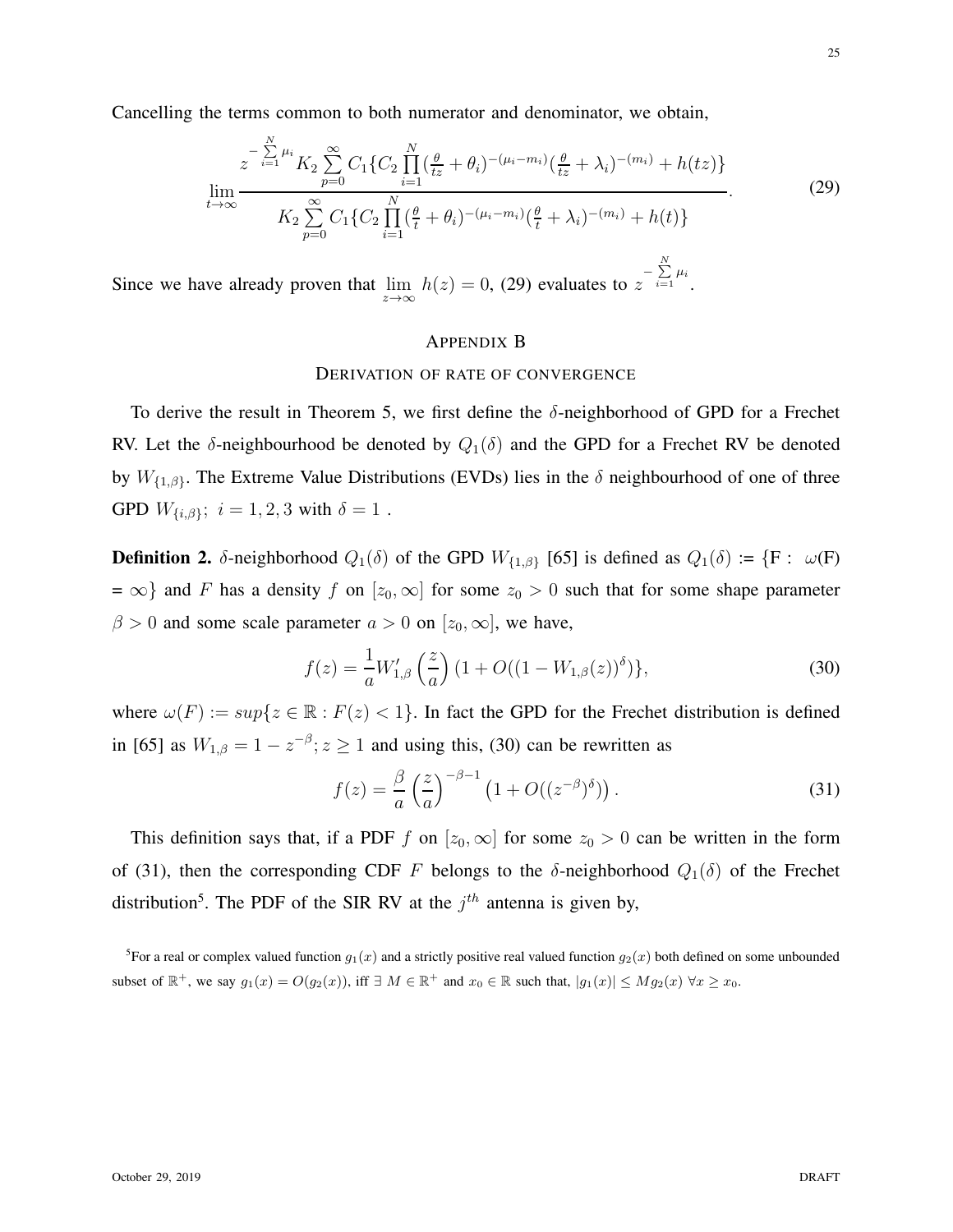$$
f_{\gamma}(z) = K_5 z^{-\left(1 + \sum_{i=1}^{N} \mu_i\right)} \left(1 + \frac{\theta}{z\theta_1}\right)^{-\left(\mu + \sum_{i=1}^{N} \mu_i\right)} \times_{(1)}^{(1)} E_D^{(2N)} \left[\mu + \sum_{i=1}^{N} \mu_i, m, \mu_2 - m_2, \cdots, \mu_N - m_N, m_1, \cdots, m_N; \mu, \sum_{i=1}^{N} \mu_i; \frac{z\theta_1(\lambda - \theta)}{\lambda(\theta + z\theta_1)}, \frac{\theta(\theta_2 - \theta_1)}{\theta_2(\theta + z\theta_1)}, \cdots, \frac{\theta(\theta_N - \theta_1)}{\theta_N(\theta + z\theta_1)}, \frac{\theta(\lambda_1 - \theta_1)}{\lambda_1(\theta + z\theta_1)}, \cdots, \frac{\theta(\lambda_N - \theta_1)}{\lambda_N(\theta + z\theta_1)}\right],
$$

where  $K_5 =$  $\theta^{(m+\sum\limits_{i=1}^{N}\mu_i)}\Gamma$  $\sqrt{ }$  $\mu+\sum^{N}$  $i=1$  $\mu_i$ 1  $\lambda^m\Gamma[\mu]\Gamma\left[\sum^N\right]$  $i=1$  $\mu_i$   $\prod^N$  $i=1$  $\theta_i^{\mu_i-m_i}\lambda_i^{m_i}$ (The PDF expression is not given in [48] and is a

non-trivial derivation. Hence, we derive the PDF in Appendix C). Also, we get the following form for the PDF  $f_{\gamma}(z)$  by following the simplification steps given in Appendix D:

$$
f_{\gamma}(z) = K_6 z^{-\left(1 + \sum\limits_{i=1}^{N} \mu_i\right)} \left(1 + \frac{\left(\mu + \sum\limits_{i=1}^{N} \mu_i\right) m(\lambda - \theta)}{\mu \lambda}\right) (1 + O(z^{-1})).\right)
$$
(33)

This is in the same form as that of (31). Comparing (33) with (31), we can identify that the CDF  $F_{\gamma}(z)$  belongs to the  $\delta$  neighborhood of  $Q_1(\delta)$  with  $\delta = \left(\sum_{i=1}^{N} \delta_i\right)$  $i=1$  $\mu_i$  $\setminus$ <sup>-1</sup> and  $\beta = \sum$ N  $i=1$  $\mu_i$ . Now that we have identified the  $\delta$  neighbourhood for  $F_{\gamma}(z)$ , we make use of the following lemma from [65] to conclude the proof.

**Lemma 4.** *Suppose that the CDF F (of i.i.d. RVs*  $z_1, \dots, z_L$ ) *is in the*  $\delta$  *neighborhood*  $Q_1(\delta)$  *of the GPD*  $W_{1,\beta}$  *then there obviously exist constant*  $a > 0$  *such that*  $f(z) = \frac{1}{a}$  $W'_{1,\beta}$ ( z a  $)(1 + O((1 W_{1,\beta}(z)$ <sup> $\delta$ </sup>) for all z in the left neighborhood of  $\omega(W_{1,\beta})$ . Consequently we have,

$$
\sup_{B \in \mathbb{B}} \left| \mathbb{P}\left( \left( \left( \frac{M_L}{a} \right) / L^{\beta} \right) \in B \right) - G_{\beta}(B) \right| = O\left( \left( \frac{1}{L} \right)^{\delta} + \frac{1}{L} \right),\tag{34}
$$

*where*  $\mathbb B$  *denotes the Borel*  $\sigma$  *algebra on*  $\mathbb R$  *and*  $M_L = max\{z_1, \dots, z_L\}$ *.* 

Since the CDF  $F_{\gamma}(z)$  belongs to the  $\delta$  neighborhood of  $Q_1(\delta)$ , by the previous lemma, the rate of convergence is  $O\left(\left(\frac{1}{L}\right)\right)$  $\frac{1}{L}\big)^{\delta}+\frac{1}{L}$ L ) with  $\delta = \left(\sum_{i=1}^{N} \delta_i\right)$  $i=1$  $\mu_i$  $\setminus^{-1}$ .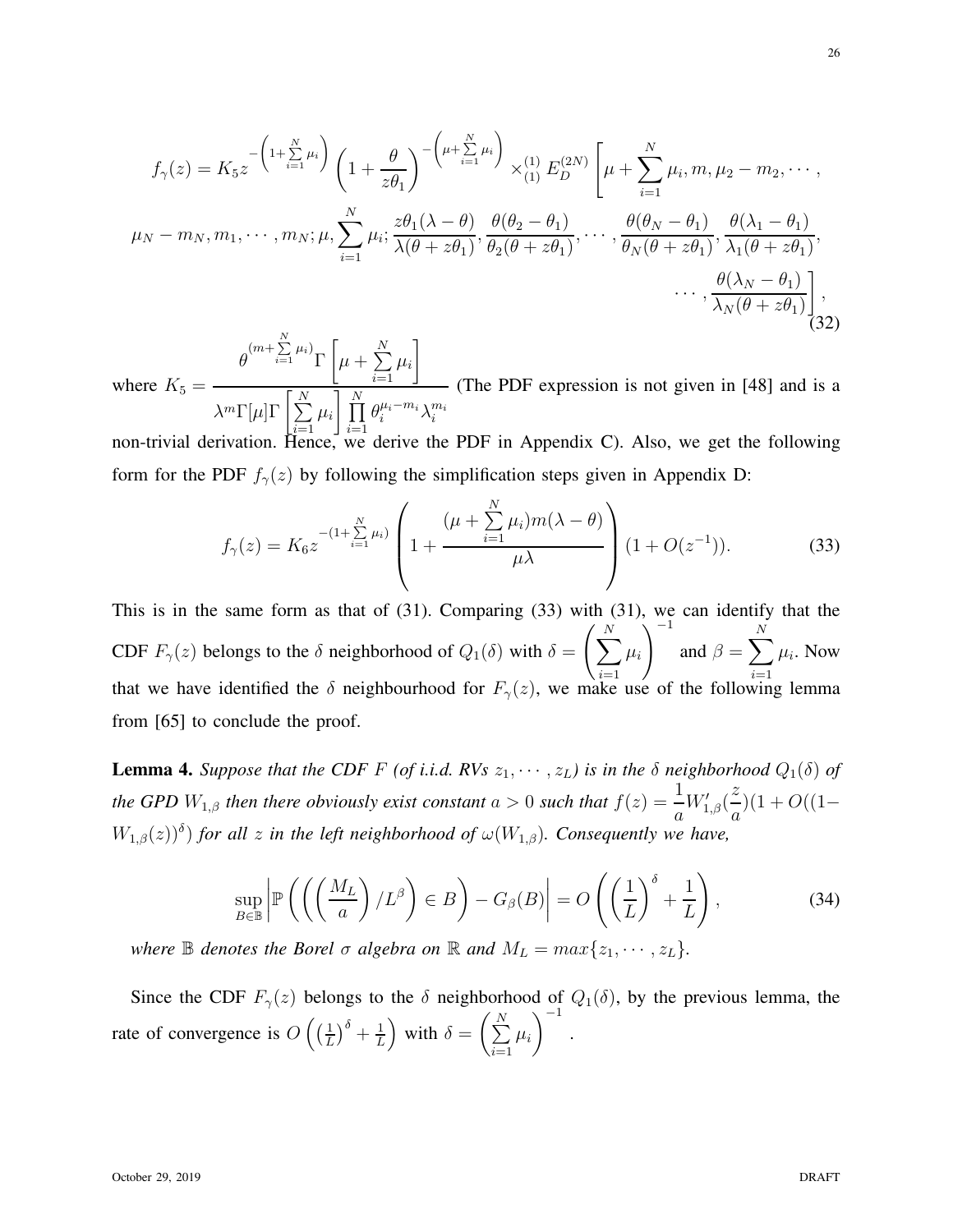# APPENDIX C

# DERIVATION OF PDF OF SIR RANDOM VARIABLE

Let  $Z = \frac{X}{Y}$  $\frac{X}{Y}$ ,  $Y = \sum_{i=1}^{N}$  $i=1$  $Y_i$ . Here, X and  $Y_i$  are  $\kappa - \mu$  shadowed RVs with parameters  $\{\kappa, \mu, m, \bar{x}\}$ and  $\{\kappa_i, \mu_i, m_i, \bar{y}_i\}$  respectively. Then by the method of transformation of RVs, the PDF of Z can be expressed as  $f_Z(z) = \int_0^\infty$ 0  $y f_X(yz) f_Y(y) dy$ , where  $f_X(x)$  and  $f_Y(y)$  represent the PDFs of X and Y respectively. The expression for the PDF of X is given in ( [29, Eqn. (4)]). The PDF of sum of i.n.i.d.  $\kappa - \mu$  shadowed RVs is given in [29] as follows,

$$
f_Y(y) = \frac{\sum_{j=1}^{N} \mu_i - 1}{\Gamma\left[\sum_{i=1}^{N} \mu_i\right] \prod_{i=1}^{N} \left(\theta_i^{\mu_i - m_i} \lambda_i^{m_i}\right)} \phi_2^{(2N)}(\mu_1 - m_1, \cdots, \mu_N - m_N, m_1, \cdots, m_N; \\
\sum_{i=1}^{N} \mu_i; -\frac{y}{\theta_1}, \cdots, -\frac{y}{\theta_N}, -\frac{y}{\lambda_1}, \cdots, -\frac{y}{\lambda_N}\right),
$$
\n(35)

where  $\theta_i = \frac{\bar{y}_i}{\sqrt{1-\bar{y}_i}}$  $\mu_i(1 + \kappa_i)$  $\lambda_i = \frac{(\mu_i \kappa_i + m_i) \bar{y}_i}{\mu_i (1 + \mu_i)}$  $\mu_i(1+\kappa_0 m_i$ for  $i = 1, \cdots, N$  and  $\phi_2^{(2N)}$  $2^{(2N)}(.)$  is the confluent multivariate hypergeometric function of  $2N$  variables. Substituting the pdfs of X and Y in the expression for  $f_Z(z)$ , we obtain,

$$
f_Z(z) = K_3 \int_0^\infty y^{\mu + \sum_{i=1}^N \mu_i - 1} e^{-\frac{yz}{\theta}} \times_1 F_1 \left( m, \mu, \frac{yz}{\theta} - \frac{yz}{\lambda} \right) \times
$$
  

$$
\phi_2^{(2N)} \left( \mu_1 - m_1, \cdots, \mu_N - m_N, m_1, \cdots, m_N; \sum_{i=1}^N \mu_i; -\frac{y}{\theta_1}, \cdots, -\frac{y}{\theta_N}, -\frac{y}{\lambda_1}, \cdots, -\frac{y}{\lambda_N} \right),
$$
(36)

where  $K_3 = \frac{z^{\mu-1}}{z^{\mu}}$  $\theta^{\mu-m} \lambda^m \Gamma[\mu] \Gamma\left[\sum^N \right]$  $i=1$  $\mu_i$ 1 1  $\prod$  $i=1$  $\theta_i^{\mu_i-m_i}\lambda_i^{m_i}$ . We use the following integral identity from [64] to simplify the integral expression in (36):

$$
\Gamma[a]_{(1)}^{(1)}E_D^{(N)}[a, b_1, \cdots, b_N; c, c'; x_1, \cdots, x_N] = \int_0^\infty e^{-t}t^{a-1}\phi_2^{(k)}[b_1, \cdots, b_k; c; x_1t, \cdots, x_kt]
$$
  
 
$$
\times \phi_2^{(N-k)}[b_{k+1}, \cdots, b_N; c'; x_{k+1}t, \cdots, x_Nt] dt.
$$
 (37)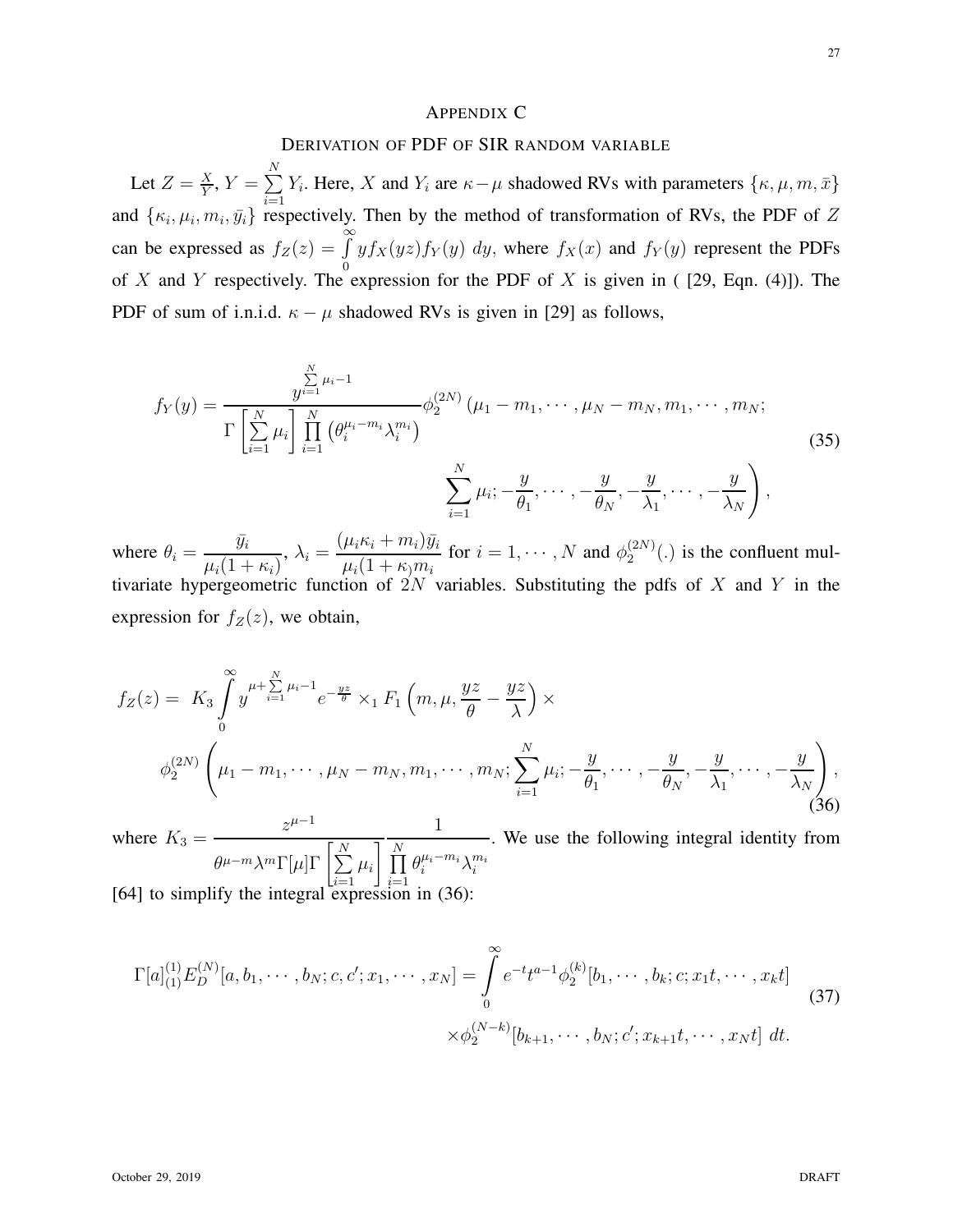$$
f_Z(z) = K_4 \times \binom{1}{1} E_D^{(2N+1)} \left[ \mu + \sum_{i=1}^N \mu_i, m, \mu_1 - m_1, \cdots, \mu_N - m_N, m_1, \cdots, m_N; \mu, \sum_{i=1}^N \mu_i; \right. \\
1 - \frac{\theta}{\lambda}, -\frac{\theta}{z\theta_1}, \cdots, -\frac{\theta}{z\theta_N}, -\frac{\theta}{z\lambda_1}, \cdots, -\frac{\theta}{z\lambda_N} \right],
$$
\n(38)

where  $K_4 = K_3 \Gamma$  $\lceil$  $\mu + \sum$ N to get a converging form for the PDF:  ${}^{(1)}_{(1)}E_D^{(N)}(a, b_1, \dots, b_N; c, c'; x_1, \dots, x_N) = (1-x_2)^{-a} \times {}^{(1)}_{(1)}$  $\mu_i$ 1 . Now, we make use of the following transformation from [64] (1)  $E_D^{(N)}(a,b_1,c'-b_2-\cdots-b_N,b_3,\cdots,b_N;c,c';\frac{x_1}{1-x_1}$  $\frac{x_1}{1-x_2}, \frac{x_2}{x_2-}$  $\frac{x_2}{x_2-1}, \frac{x_2-x_3}{x_3-1}$  $\frac{x_2-x_3}{x_3-1}, \cdots, \frac{x_2-x_N}{x_2-1}$  $rac{2-x_N}{x_2-1}$ .

Hence, we obtain the following expression:

$$
f_Z(z) = K_5 z^{-(1+\sum\limits_{i=1}^N \mu_i)} \left(1 + \frac{\theta}{z\theta_1}\right)^{-\left(\mu + \sum\limits_{i=1}^N \mu_i\right)} \times_{(1)}^{(1)} E_D^{(2N)} \left[\mu + \sum\limits_{i=1}^N \mu_i, m, \mu_2 - m_2, \cdots, \mu_N - m_N, m_1, \cdots, m_N; \mu, \sum\limits_{i=1}^N \mu_i; \frac{z\theta_1(\lambda - \theta)}{\lambda(\theta + z\theta_1)}, \frac{\theta(\theta_2 - \theta_1)}{\theta_2(\theta + z\theta_1)}, \cdots, \frac{\theta(\theta_N - \theta_1)}{\theta_N(\theta + z\theta_1)}, \frac{\theta(\lambda_1 - \theta_1)}{\lambda_1(\theta + z\theta_1)}, \cdots, \frac{\theta(\lambda_N - \theta_1)}{\lambda_N(\theta + z\theta_1)}\right],
$$
  

$$
\cdots, \frac{\theta(\lambda_N - \theta_1)}{\lambda_N(\theta + z\theta_1)}\right],
$$

where 
$$
K_5 = \frac{\theta^{(m + \sum_{i=1}^{N} \mu_i)} \Gamma\left[\mu + \sum_{i=1}^{N} \mu_i\right]}{\lambda^m \Gamma[\mu] \Gamma\left[\sum_{i=1}^{N} \mu_i\right] \prod_{i=1}^{N} \theta_i^{\mu_i - m_i} \lambda_i^{m_i}}.
$$

# APPENDIX D

# SIMPLIFICATION OF PDF TO IDENTIFY  $\delta$  neighbourhood

To begin with, the PDF  $f_{\gamma}(z)$  given by (32) is rewritten as in Eqn. 41 where  $z_1 = \frac{(\lambda - \theta)z\theta_1}{\lambda(\lambda - \theta)z\theta_1}$  $\lambda(z\theta_1+\theta)$ ,  $z_i =$  $\theta(\theta_i-\theta_1)$  $\theta_i(\theta + z\theta_1)$ for  $i \in \{2, \cdots N\}$  and  $z_i =$  $\theta(\lambda_i - \theta_1)$  $\lambda_i(\theta + z\theta_1)$ for  $i \in \{N+1, \cdots, 2N\}$ . The  $E_D^{(2N)}(.)$ term in this expression has the following series expansion from [64]:

$$
{}_{(1)}^{(1)}E_D^{(N)}[a, b_1, \cdots, b_N; c, c'; x_1, \cdots, x_N] = \sum_{p_1, \cdots, p_N = 0}^{\infty} \frac{(a)_{p_1 + \cdots + p_N} \prod_{i=1}^N (b_i)_{p_i} \prod_{i=1}^N x_i^{p_i}}{(c)_{p_1}(c')_{p_2 + \cdots + p_N} p_1! \cdots p_N!}.
$$
 (40)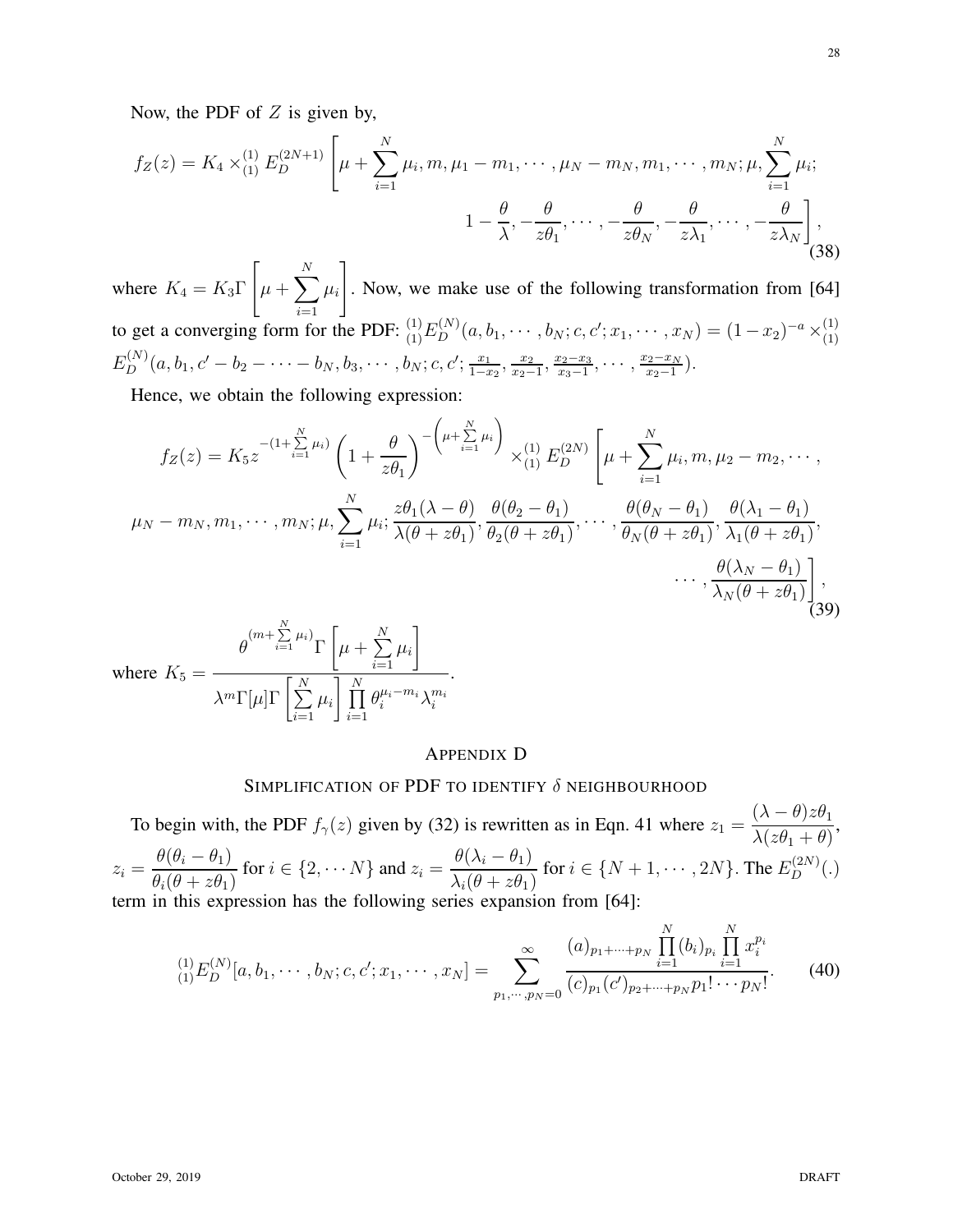$$
f_{\gamma}(z) = \frac{z^{-\left(1+\sum_{i=1}^{N}\mu_{i}\right)}\theta^{\left(m+\sum_{i=1}^{N}\mu_{i}\right)}\Gamma\left[\mu+\sum_{i=1}^{N}\mu_{i}\right]}{\lambda^{m}\Gamma[\mu]\Gamma\left[\sum_{i=1}^{N}\mu_{i}\right]\prod_{i=1}^{N}\theta_{i}^{\mu_{i}-m_{i}}\lambda_{i}^{m_{i}}}\left(1+\frac{\theta}{z\theta_{1}}\right)^{-\left(\mu+\sum_{i=1}^{N}\mu_{i}\right)} \times_{(1)}^{(1)}E_{D}^{(2N)}\left(\mu+\sum_{i=1}^{N}\mu_{i},m,\mu_{2}-m_{2},\cdots,\mu_{N}-m_{N},m_{1},\cdots,m_{N};\mu,\sum_{i=1}^{N}\mu_{i};z_{1},\cdots,z_{2N}\right).
$$
\n(41)

Using the above series expansion, we rewrite (41) as

$$
f_{\gamma}(z) = K_6 z^{-\left(1 + \sum_{i=1}^{N} \mu_i\right)} \left(1 + \frac{\theta}{z\theta_1}\right)^{-\left(\mu + \sum_{i=1}^{N} \mu_i\right)} \sum_{p_1, \dots, p_{2N} = 0}^{\infty} \frac{\left(\mu + \sum_{i=1}^{N} \mu_i\right)_{p_1 + \dots + p_{2N}}}{(\mu)_{p_1}} \times \frac{\left(m\right)_{p_1} \prod_{i=2}^{N} (\mu_i - m_i)_{p_i} \prod_{i=N+1}^{2N} (m_i)_{p_i}}{\left(\sum_{i=1}^{N} \mu_i\right)_{p_2 + \dots + p_{2N}}} \prod_{i=1}^{2N} \frac{z_i^{p_i}}{p_i!},
$$
\ne  $K_6 := \frac{\theta^{\left(m + \sum_{i=1}^{N} \mu_i\right)} \Gamma\left[\mu + \sum_{i=1}^{N} \mu_i\right]}{\prod_{i=1}^{N} \prod_{i=1}^{N} \mu_i}.$  We then expand the 2N fold summation in (42)

where  $\lambda^m\Gamma[\mu]\Gamma\left[\sum^{N}\right]$  $i=1$  $\mu_i$   $\prod^N$  $\frac{i=1}{i}$  $\theta_i^{\mu_i-m_i}\lambda_i^{m_i}$ 

into three terms: the first term with all the iterating variables  $p_1, p_2, ..., p_{2N}$  taking the value zero, the second term with exactly one non-zero iterating variable and the third term with the rest. By expanding, (42) becomes the expression given in (46) where  $\rho = \mu + \sum_{n=1}^{N}$  $i=1$  $\mu_i$ . The term  $\frac{1}{\rho}$  $\theta + z\theta_1$ present in  $Term\ a$  and  $Term\ b$  of (46) has the following converging series expansion:

$$
\frac{1}{z\theta_1 + \theta} = \frac{1}{\theta} \left\{ \frac{1}{z\theta_1/\theta} - \frac{1}{(z\theta_1/\theta)^2} + \frac{1}{(z\theta_1/\theta)^3} - \frac{1}{(z\theta_1/\theta)^4} + O(z^{-5}) \right\}.
$$
 (43)

Using (43),  $Term\ a\ can\ be\ represented\ as$ 

$$
\frac{(\mu + \sum_{i=1}^{N} \mu_i) m(\lambda - \theta)}{\mu \lambda} \left\{ 1 - \frac{1}{z \theta_1 / \theta} + \frac{1}{(z \theta_1 / \theta)^2} - \frac{1}{(z \theta_1 / \theta)^3} + O(z^{-4}) \right\}.
$$
 (44)

Similarly,  $Term\ b$  can also be expanded to get a series expression, but the expansion will have only negative powers of z. Term 3 will also have only powers of z less than 1. Combining these series expansions, the SIR PDF can be finally expressed as,

$$
f_{\gamma}(z) = K_6 z^{-(1 + \sum\limits_{i=1}^{N} \mu_i)} \left( 1 + \frac{(\mu + \sum\limits_{i=1}^{N} \mu_i) m(\lambda - \theta)}{\mu \lambda} \right) (1 + O(z^{-1})). \tag{45}
$$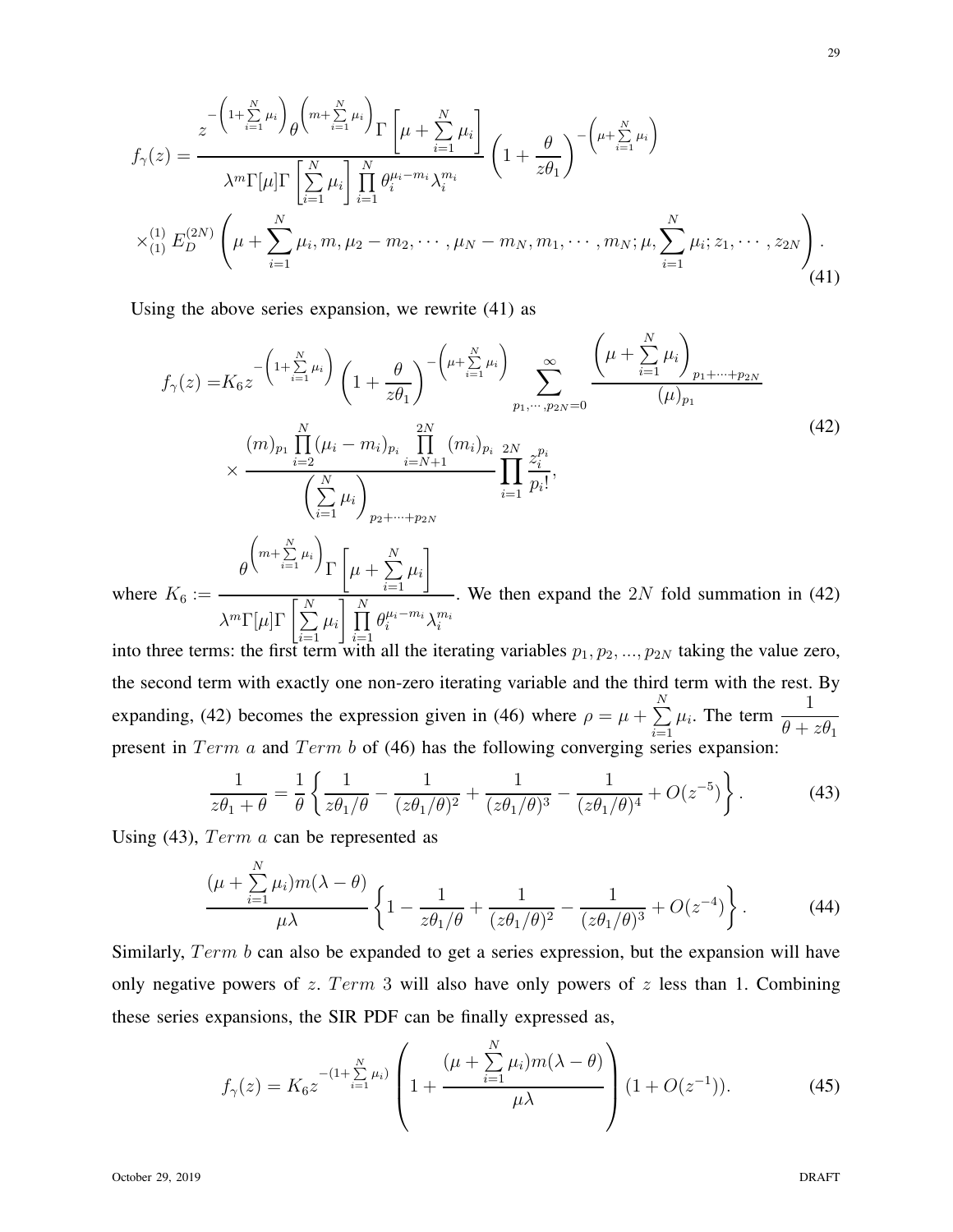$$
f_{\gamma}(z) = \left(K_6 z^{-\left(1+\sum_{i=1}^{N} \mu_i\right)} \left(1+\frac{\theta}{z\theta_1}\right)^{-\rho}\right) \left\{\frac{1}{z_{\text{Ferm }I}} + \frac{m(\lambda-\theta)z\theta_1}{\mu\lambda(z\theta_1+\theta)} + \sum_{k=2}^{N} \frac{\rho(\mu_k-m_k)\theta(\theta_k-\theta_1)}{\sum_{i=1}^{N} \mu_i\theta_k(\theta+z\theta_1)} + \sum_{k=N+1}^{2N} \frac{\rho(m_k)\theta(\lambda_k-\theta_1)}{\sum_{i=1}^{N} \mu_i\lambda_k(\theta+z\theta_1)}\right\}
$$
\n
$$
\underbrace{\underbrace{\left(\frac{\mu}{\mu\lambda(z\theta_1+\theta)}\right)}_{\text{Term }a}}_{\text{Term }b}
$$
\n
$$
(46)
$$

$$
+\sum_{\substack{p_1,\dots,p_{2N}=0;\\ \exists i_1,i_2s.t \ p_{i_1}p_{i_2}\neq 0 \ \forall \ i_1\neq i_2}}^{0} \frac{(\rho)_{p_1+\dots+p_{2N}}}{(\mu)_{p_1}} \frac{(m)_{p_1} \prod_{i=2}^N (\mu_i - m_i)_{p_i} \prod_{i=N+1}^{2N} (m_i)_{p_i} \prod_{i=1}^{2N} \frac{z_i^{p_i}}{p_i!}}{\left(\sum_{i=1}^N \mu_i\right)_{p_2+\dots+p_{2N}}}
$$

# **REFERENCES**

- [1] T. L. Marzetta, "Massive MIMO: an introduction," *Bell Labs. Tech. J.*, vol. 20, pp. 11–22, 2015.
- [2] E. G. Larsson, O. Edfors, F. Tufvesson, and T. L. Marzetta, "Massive MIMO for next generation wireless systems," *IEEE Commun. Mag.*, vol. 52, no. 2, pp. 186–195, 2014.
- [3] J. Vieira, S. Malkowsky, K. Nieman, Z. Miers, N. Kundargi, L. Liu, I. Wong, V. Owall, O. Edfors, and F. Tufvesson, "A ¨ flexible 100-antenna testbed for massive MIMO," in *Proc. GLOBECOM, 2014*. IEEE, 2014, pp. 287–293.
- [4] L. Guan, L. G. Giordano, and A. Bonfante, "A flexible HW and SW co-operated baseband research platform for massive MIMO system," in *Proc. IEEE Int. Conf. Commun.* IEEE, 2017, pp. 1–7.
- [5] X. Gao, O. Edfors, J. Liu, and F. Tufvesson, "Antenna selection in measured massive MIMO channels using convex optimization," in *Proc. GLOBECOM*. IEEE, 2013, pp. 129–134.
- [6] X. Gao, O. Edfors, F. Rusek, and F. Tufvesson, "Massive MIMO performance evaluation based on measured propagation data," *IEEE Trans. Wireless Communications*, vol. 14, no. 7, pp. 3899–3911, 2015.
- [7] E. Björnson, E. G. Larsson, and T. L. Marzetta, "Massive MIMO: Ten myths and one critical question," *IEEE Commun. Mag.*, vol. 54, no. 2, pp. 114–123, 2016.
- [8] M. Hanif, H.-C. Yang, G. Boudreau, E. Sich, and H. Seyedmehdi, "Antenna subset selection for massive MIMO systems: A trace-based sequential approach for sum rate maximization," *Journal of Communications and Networks*, vol. 20, no. 2, pp. 144–155, 2018.
- [9] Y. Gao and T. Kaiser, "Antenna selection in massive MIMO systems: Full-array selection or subarray selection?" in *Sensor Array and Multichannel Signal Processing Workshop (SAM), 2016 IEEE*. IEEE, 2016, pp. 1–5.
- [10] Y. Gao, H. Vinck, and T. Kaiser, "Massive MIMO antenna selection: Switching architectures, capacity bounds, and optimal antenna selection algorithms," *IEEE Trans. Signal Process.*, vol. 66, no. 5, pp. 1346–1360, 2018.
- [11] L. Sibomana and H.-J. Zepernick, "Ergodic capacity of multiuser scheduling in cognitive radio networks: analysis and comparison," *Wireless Communications and Mobile Computing*, vol. 16, no. 16, pp. 2759–2774, 2016.

.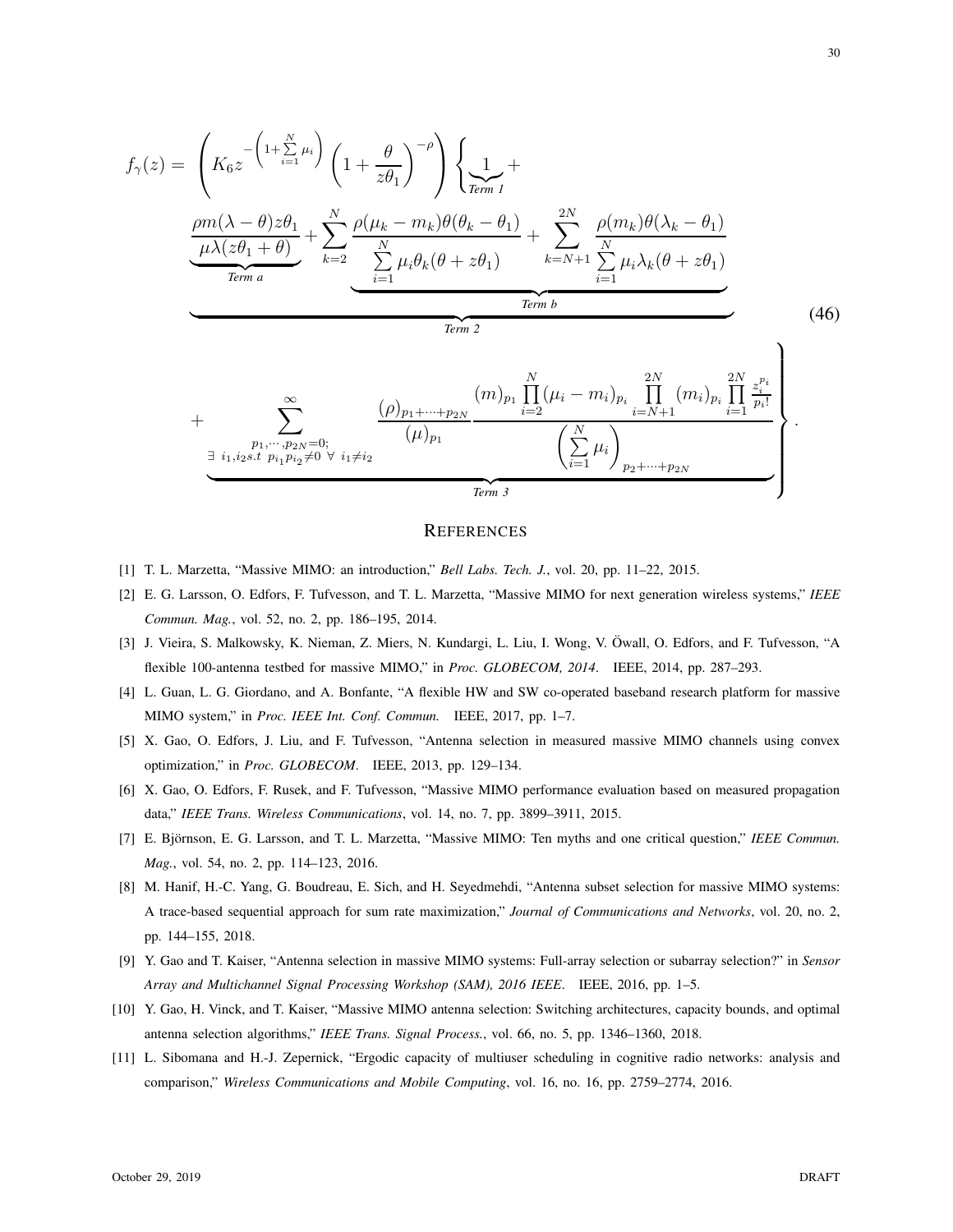- [12] Y. H. Al-Badarneh, C. N. Georghiades, and M.-S. Alouini, "Asymptotic performance analysis of the k th best link selection over wireless fading channels: An extreme value theory approach," *IEEE Trans. Veh. Tech.*, vol. 67, no. 7, pp. 6652–6657, 2018.
- [13] N. Jindal and Z. q. Luo, "Capacity limits of multiple antenna multicast," in *Proc. IEEE Int. Symposium Inform. Theory*, July 2006, pp. 1841–1845.
- [14] S. Y. Park and D. J. Love, "Capacity limits of multiple antenna multicasting using antenna subset selection," *IEEE Trans. Signal Process.*, vol. 56, no. 6, pp. 2524–2534, June 2008.
- [15] S. Y. Park and D. J. Love, "Outage performance of multi-antenna multicasting for wireless networks," *IEEE Trans. Wireless Commun.*, vol. 8, no. 4, pp. 1996–2005, April 2009.
- [16] O. Oyman, "Opportunism in multiuser relay channels: scheduling, routing and spectrum reuse," in *Proc. IEEE Int. Symposium Inform. Theory*, June 2007, pp. 286–290.
- [17] O. Oyman and M. Z. Win, "Power-bandwidth tradeoff in multiuser relay channels with opportunistic scheduling," in *Proc. Allerton Conf. Commun. Control Comput.*, Sept 2008, pp. 72–78.
- [18] O. Oyman, "Opportunistic scheduling and spectrum reuse in relay-based cellular networks," *IEEE Trans. Wireless Commun.*, vol. 9, no. 3, pp. 1074–1085, March 2010.
- [19] S. Al-Ahmadi, "The asymptotic capacity of opportunistic scheduling over shadowed Nakagami fading channels," in *Wireless Commun. Mobile Comput.*, Aug 2012.
- [20] M. Kountouris and J. G. Andrews, "Throughput scaling laws for wireless ad hoc networks with relay selection," in *Proc. IEEE Veh. Tech. Conf.*, April 2009, pp. 1–5.
- [21] Q. Xue and G. Abreu, "Mutual information of amplify-and-forward relaying with partial relay selection," in *2010 5th International ICST Conference on Communications and Networking in China*, Aug 2010, pp. 1–4.
- [22] M. Xia and S. Aissa, "Spectrum-sharing multi-hop cooperative relaying: performance analysis using extreme value theory," *IEEE Trans. Wireless Commun.*, vol. 13, no. 1, pp. 234–245, January 2014.
- [23] S. Biswas, S. Vuppala, J. Xue, and T. Ratnarajah, "On the performance of relay aided millimeter wave networks," *IEEE J. Sel. Topics Signal Process.*, vol. 10, no. 3, pp. 576–588, April 2016.
- [24] H. Xu, L. Sun, P. Ren, Q. Du, Y. Wang, and Z. Gao, "Cooperative physical-layer approach for downlink privacy preserving in multiuser relay networks," in *Proc. GLOBECOM, 2016*. IEEE, 2016, pp. 1–7.
- [25] S. Kalyani and R. M. Karthik, "The asymptotic distribution of maxima of independent and identically distributed sums of correlated or non-identical gamma random variables and its applications," *IEEE Trans. Commun.*, vol. 60, no. 9, pp. 2747–2758, September 2012.
- [26] M. O. Pun, V. Koivunen, and H. V. Poor, "Performance analysis of joint opportunistic scheduling and receiver design for MIMO-SDMA downlink systems," *IEEE Trans. Commun.*, vol. 59, no. 1, pp. 268–280, January 2011.
- [27] M. Yacoub, "The  $\kappa \mu$  distribution and the  $\eta \mu$  distribution," *IEEE Antennas and Propagat. Mag.*, vol. 49, no. 1, pp. 68–81, Feb 2007.
- [28] A. Abdi, W. C. Lau, M. S. Alouini, and M. Kaveh, "A new simple model for land mobile satellite channels: first- and second-order statistics," *IEEE Trans. on Wireless Comm.*, vol. 2, no. 3, pp. 519–528, May 2003.
- [29] J. F. Paris, "Statistical characterization of  $\kappa \mu$  shadowed fading," *IEEE Trans. Veh. Tech.*, vol. 63, no. 2, pp. 518–526, 2014.
- [30] S. L. Cotton, "Human body shadowing in cellular device-to-device communications: channel modeling using the shadowed  $\kappa - \mu$  fading model," *IEEE Journal of Sel. Topics in Comm.*, vol. 33, no. 1, pp. 111–119, Jan 2015.
- [31] L. Moreno-Pozas, F. J. Lopez-Martinez, J. F. Paris, and E. Martos-Naya, "The  $\kappa \mu$  shadowed fading model: unifying the  $\kappa - \mu$  and  $\eta - \mu$  distributions," *IEEE Trans. Veh. Tech.*, vol. 65, no. 12, pp. 9630–9641, Dec 2016.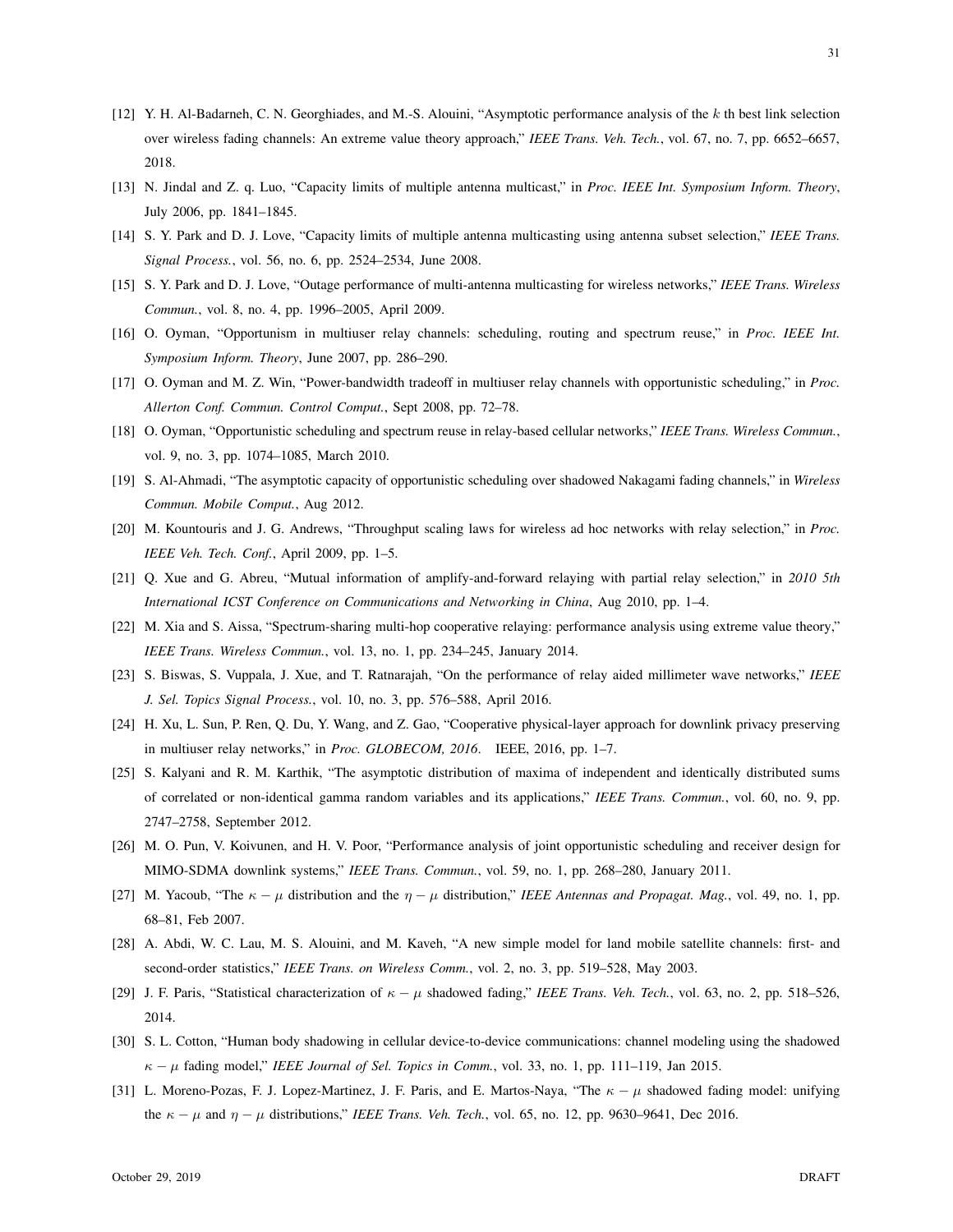- [32] C. Garc´ıa-Corrales, F. J. Ca˜nete, and J. F. Paris, "Capacity of κ − µ shadowed fading channels," *International Journal of Antennas and Propagation*, 2014.
- [33] J. Zhang, L. Dai, W. H. Gerstacker, and Z. Wang, "Effective capacity of communication systems over  $\kappa \mu$  shadowed fading channels," *Electron. Lett.*, vol. 51, no. 19, pp. 1540–1542, 2015.
- [34] C. Chen, M. Shu, Y. Wang, and C. Zhang, "Outage probability analysis for MRC in  $\kappa \mu$  shadowed fading channels with co-channel interference," in *IEEE Int. Conf. on Info. and Autom.*, Aug 2016, pp. 270–275.
- [35] X. Li, J. Li, L. Li, J. Jin, J. Zhang, and D. Zhang, "Effective rate of MISO systems over  $\kappa$ - $\mu$  shadowed fading channels," *IEEE Access*, vol. 5, pp. 10 605–10 611, 2017.
- [36] J. Zhang, X. Chen, K. P. Peppas, X. Li, and Y. Liu, "On high-order capacity statistics of spectrum aggregation systems over κ − µ and κ-µ shadowed fading channels," *IEEE Trans. on Comm.*, vol. 65, no. 2, pp. 935–944, Feb 2017.
- [37] G. Chandrasekaran and S. Kalyani, "Performance analysis of cooperative spectrum sensing over  $\kappa \mu$  shadowed fading," *IEEE Wireless Commun. Lett.*, vol. 4, no. 5, pp. 553–556, 2015.
- [38] V. A. Thomas, S. Kumar, S. Kalyani, M. El-Hajjar, K. Giridhar, and L. Hanzo, "Error vector magnitude analysis of fading SIMO channels relying on MRC reception," *IEEE Trans. Commun.*, vol. 64, no. 4, pp. 1786–1797, 2016.
- [39] D. Morales-Jimenez, J. F. Paris, and A. Lozano, "Outage probability analysis for MRC in  $\eta \mu$  fading channels with co-channel interference," *IEEE Commun. Lett.*, vol. 16, no. 5, pp. 674–677, May 2012.
- [40] J. F. Paris, "Outage probability in  $\eta \mu/\eta \mu$  and  $\kappa \mu/\eta \mu$  interference-limited scenarios," *IEEE Trans. Commun.*, vol. 61, no. 1, pp. 335–343, January 2013.
- [41] N. Y. Ermolova and O. Tirkkonen, "Outage probability analysis in generalized fading channels with co-channel interference and background noise:  $\eta - \mu/\eta - \mu$ ,  $\eta - \mu/\kappa - \mu$ , and  $\kappa - \mu/\eta - \mu$  scenarios," *IEEE Trans. Wireless Commun.*, vol. 13, no. 1, pp. 291–297, January 2014.
- [42] S. Kumar and S. Kalyani, "Coverage probability and rate for  $\kappa \mu / \eta \mu$  fading channels in interference-limited scenarios," *IEEE Trans. Wireless Commun.*, vol. 14, no. 11, pp. 6082–6096, Nov 2015.
- [43] S. Kumar, G. Chandrasekaran, and S. Kalyani, "Analysis of outage probability and capacity for  $\kappa \mu/\eta \mu$  faded channel," *IEEE Commun. Lett.*, vol. 19, no. 2, pp. 211–214, Feb 2015.
- [44] J. Zhang, X. Li, I. S. Ansari, Y. Liu, and K. A. Qaraqe, "Performance analysis of dual-hop DF satellite relaying over  $\kappa \mu$ shadowed fading channels," in *Proc. IEEE Wireless Commun. & Netw. Conf.* IEEE, 2017, pp. 1–6.
- [45] S. Parthasarathy and R. K. Ganti, "Coverage analysis in downlink poisson cellular network with  $\kappa \mu$  shadowed fading," *IEEE Wireless Commun. Lett.*, vol. 6, no. 1, pp. 10–13, Feb 2017.
- [46] S. Parthasarathy, S. Kumar, R. K. Ganti, S. Kalyani, and K. Giridhar, "Error vector magnitude analysis in generalized fading with co-channel interference," *IEEE Trans. Commun.*, vol. 66, no. 1, pp. 345–354, Jan 2018.
- [47] S. Kumar, "Approximate outage probability and capacity for κ- µ shadowed fading," *IEEE Trans. Wireless Commun.*, vol. 4, no. 3, pp. 301–304, June 2015.
- [48] S. Kumar and S. Kalyani, "Outage probability and rate for κ − µ shadowed fading in interference limited scenario," *IEEE Trans. Wireless Commun.*, vol. 16, no. 12, pp. 8289–8304, 2017.
- [49] G. Song and Y. Li, "Asymptotic throughput analysis for channel-aware scheduling," *IEEE Trans. Commun.*, vol. 54, no. 10, pp. 1827–1834, 2006.
- [50] L. De Haan and A. Ferreira, *Extreme value theory: an introduction*. Springer Science & Business Media, 2007.
- [51] S. Kumar, "Approximate outage probability and capacity for  $\kappa \mu$  shadowed fading," *IEEE Wireless Comm. Lett.*, vol. 4, no. 3, pp. 301–304, 2015.
- [52] S. D. Dubey, "Compound gamma, beta and F distributions," *Metrika*, vol. 16, no. 1, pp. 27–31, 1970.
- [53] M. Srinivasan and S. Kalyani, "Secrecy capacity of κ−µ shadowed fading channels," *IEEE Commun. Lett.*, pp. 1–1, 2018.